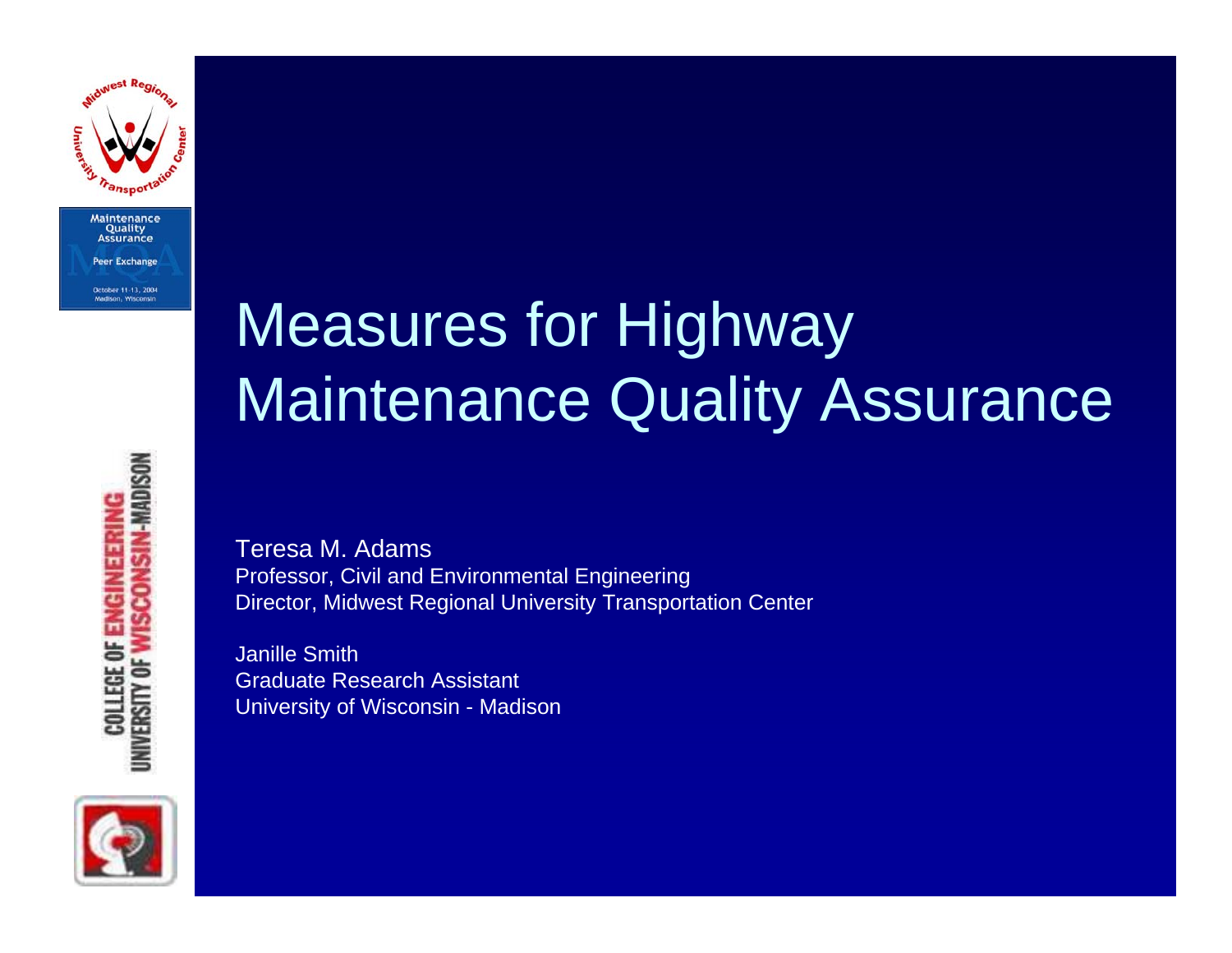

# **Outline**

 $\bullet$ MQA in Context

- $\bullet$ **Background**
- •Measures Synthesis Overview
- Synthesis Findings
- $\bullet$ Synthesis Conclusions
- Evolution since Scottsdale
- Next Steps in MQA



**UNIVERSITY OF WISCONSIN-MADISON COLLEGE OF ENGINEERIN**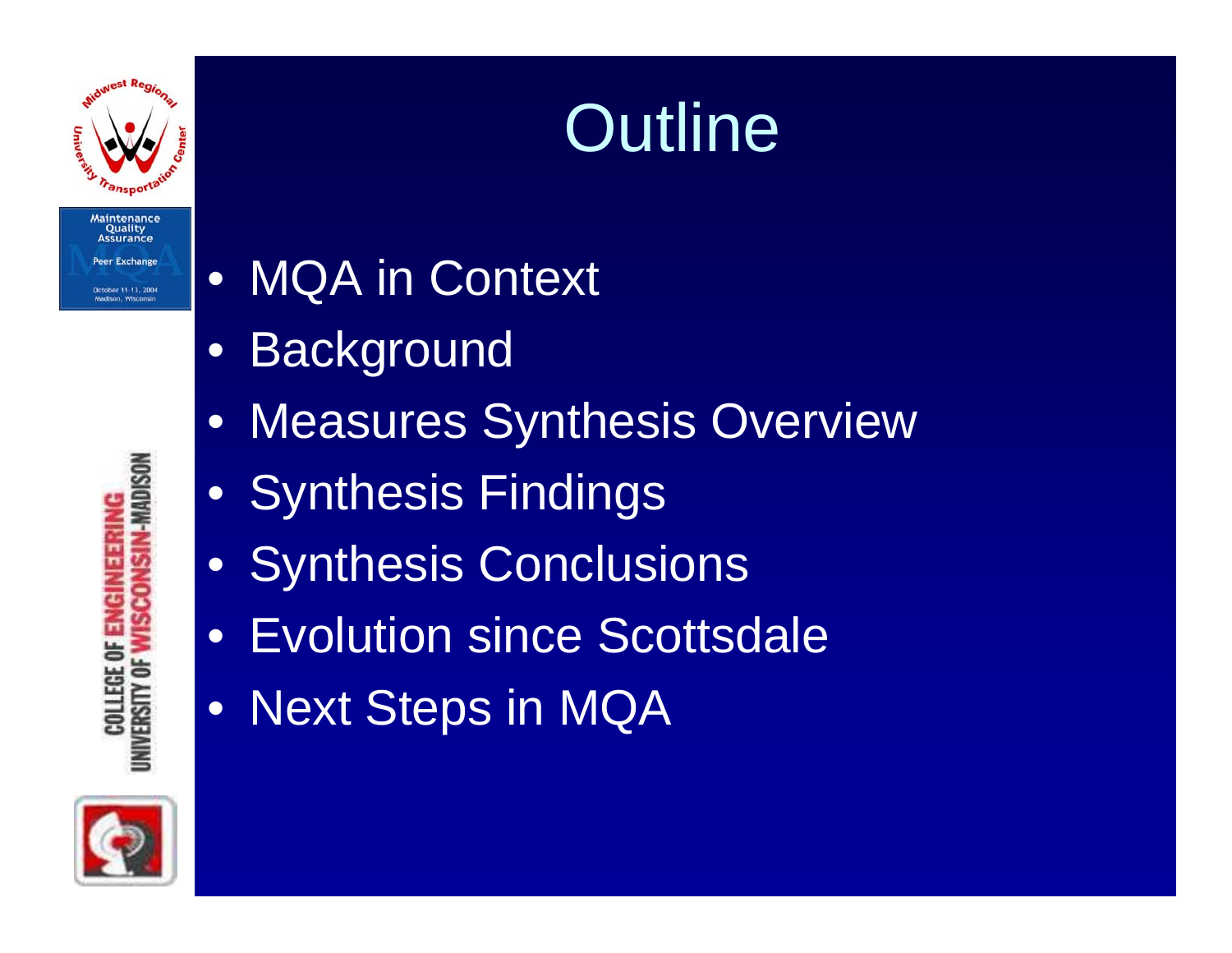

Maintenance **Ouality** Assurance er Exchange Aadison, Wisconsi

•



MQA programs help decision-makers

- understand maintenance conditions
- set priorities
- document the relationship between dollars and outcomes
- $\bullet$ Programs come in the midst of a national shift in emphasis
	- away from highway construction and toward operations & maintenance
	- toward using measures to manage government
	- toward making government more outcomeoriented

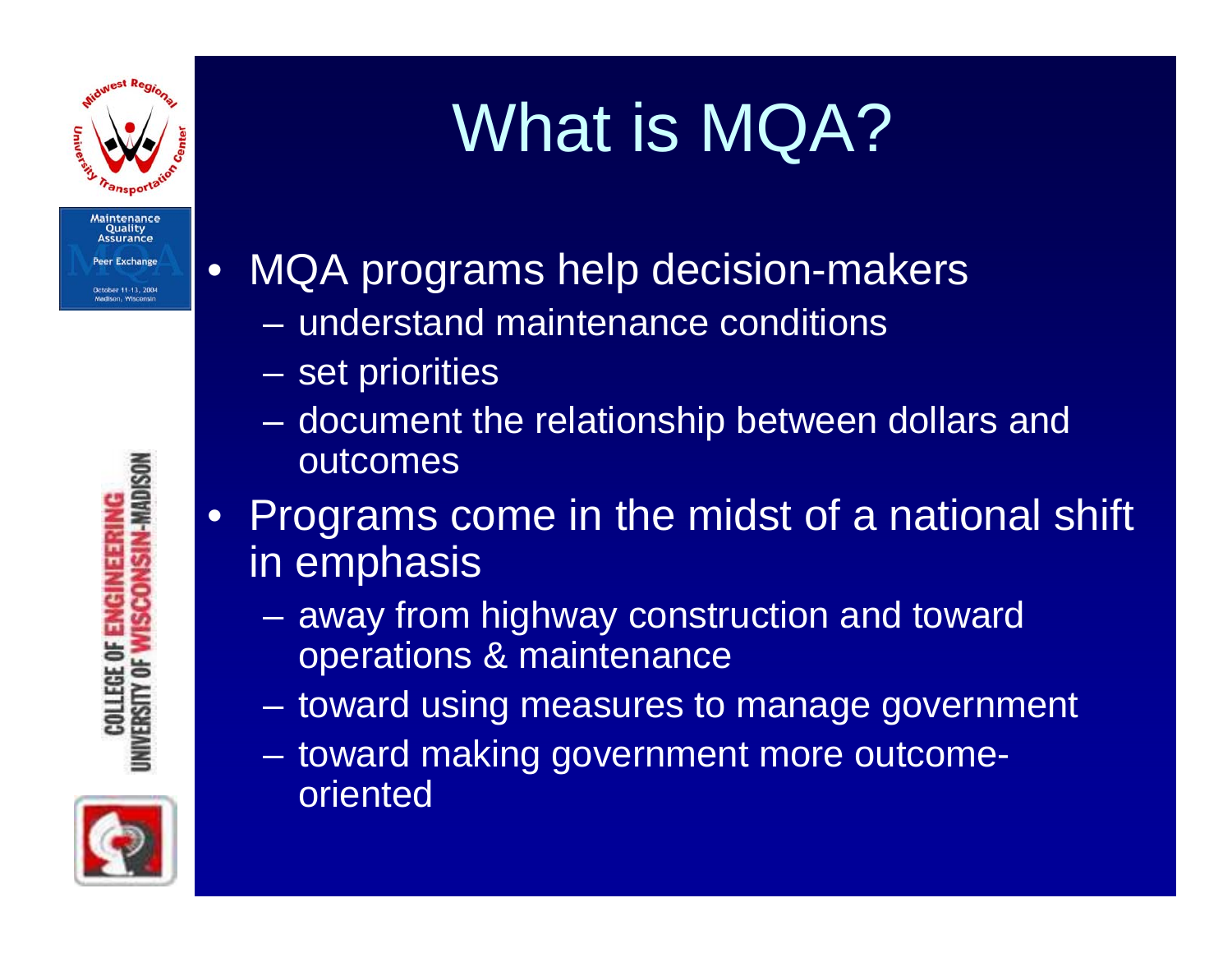

**COLLEGE OF ENGINEERING<br>UNIVERSITY OF WISCONSIN-MADISON** 



**Maintenance** Quality **Assurance** 

**Peer Exchange** 

October 11-13, 2004 Madison, Wisconsin

- •74 attendees
	- 35 states & provinces
	- –Counties



– FHWA, USDA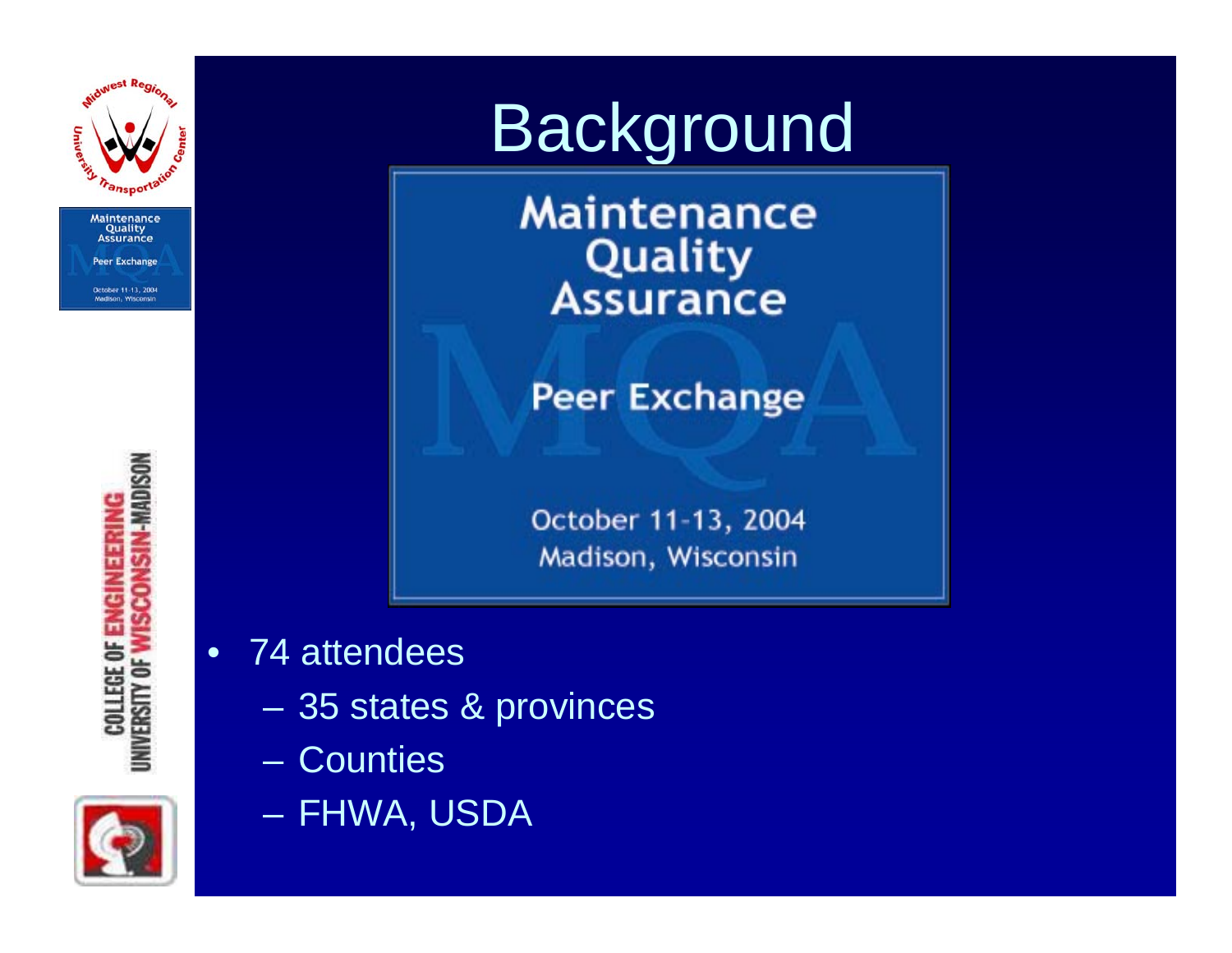

#### Resources are available on MQA programs but little guidance on measures

- •NCHRP 14-12: Highway Maintenance Quality Assurance
- •NCHRP 8-32(A): Multimodal Transportation - Development of a Performance-Based Planning Process
- •NCHRP 14-13: Customer Driven Benchmarking for Highway Maintenance Activities
- •Conferences/Surveys
	- National Workshop on Commonly Recognized Measures for **Maintenance**
	- AASHTO Survey on Performance Measures
	- National MQA Peer Exchange and Survey
- •On-line MQA document library <http://www.mrutc.org/outreach/MQA/library/>



**UNIVERSITY OF WISCONSIN-MADISON COLLEGE OF ENGINEERIN**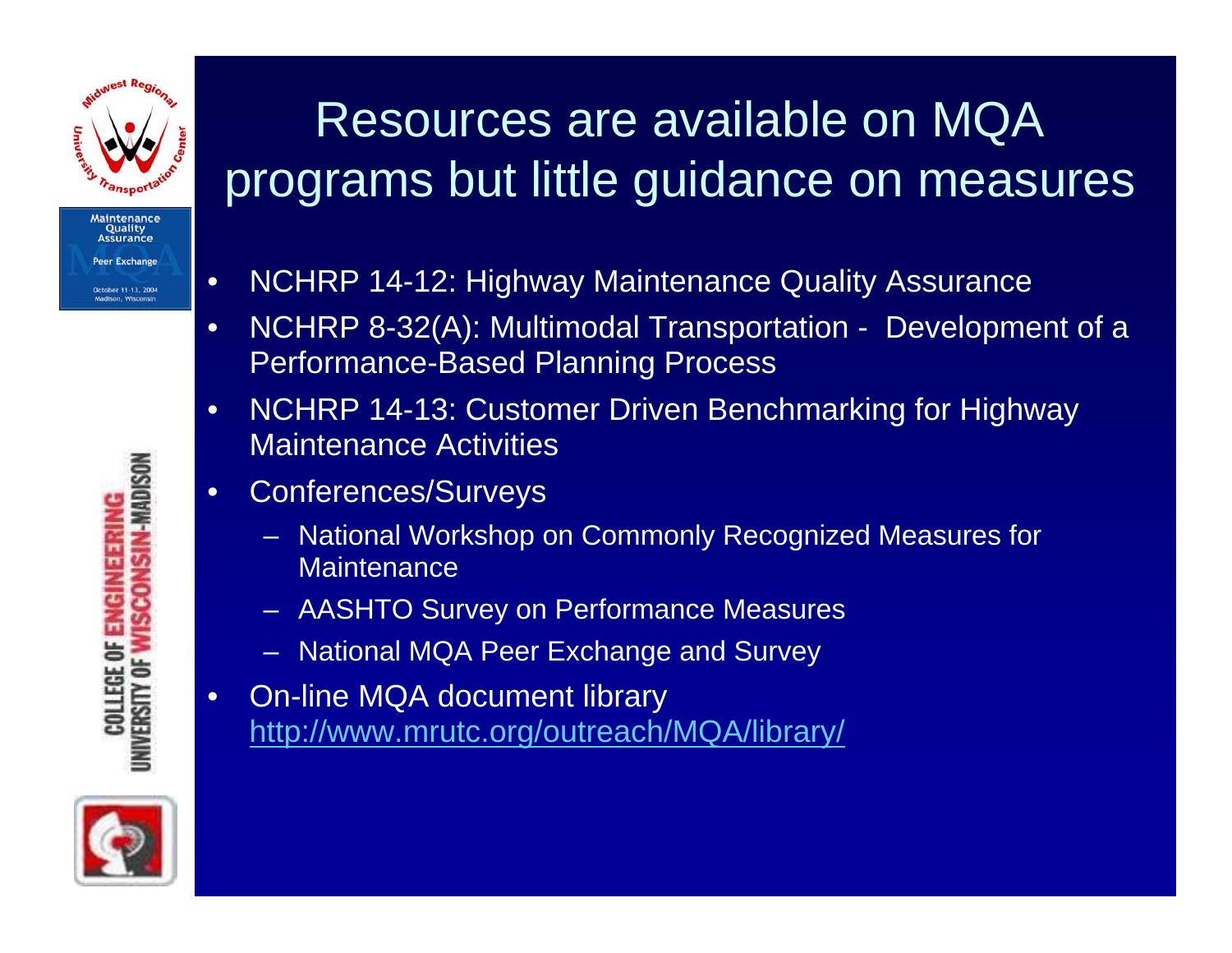

# Project Goals

• To provide a comprehensive list of the common measures used to quantify maintenance performance

• To highlight needs and next steps in the development of MQA



**INIVERSITY OF WISCONSIN-MADISON** COLLEGE OF ENGINEERIN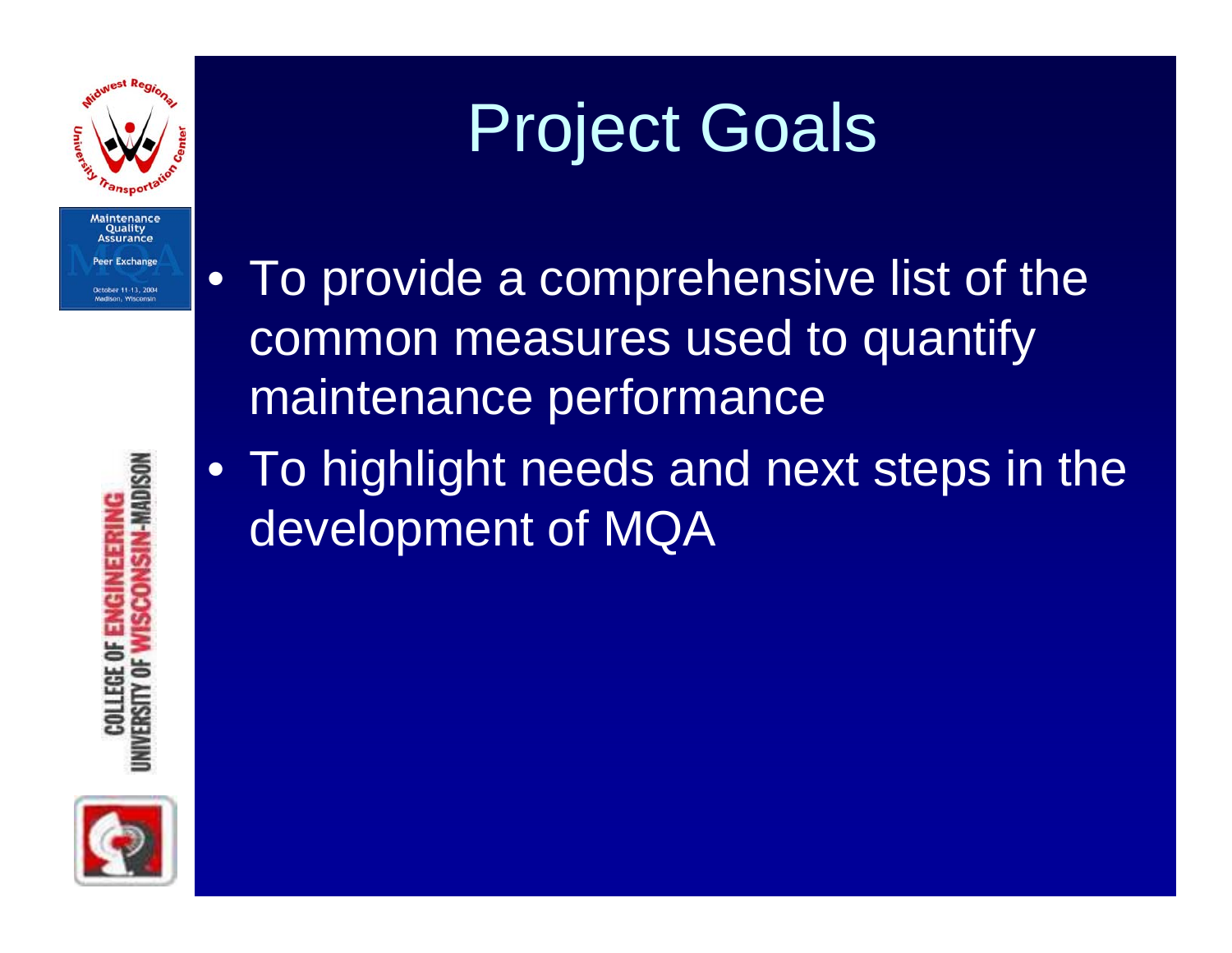

Quality ssurance **Exchang** 

 $\bullet$ 

#### Motivation for Identifying Common **Measures**

States practicing MQA want to know  $\mathcal{L}_{\mathcal{A}}$ – what other states are doing

- $\mathcal{L}_{\mathcal{A}}$ – what measures are being used, and what works
- Common understanding of MQA and common measures will enable states to
	- – better evaluate their own programs, and the performance of their highways
	- $\mathcal{L}_{\mathcal{A}}$  $-$  improve state-to-state communication  $\overline{\phantom{a}}$ about
		- MQA program development, and
		- effectiveness of maintenance strategies

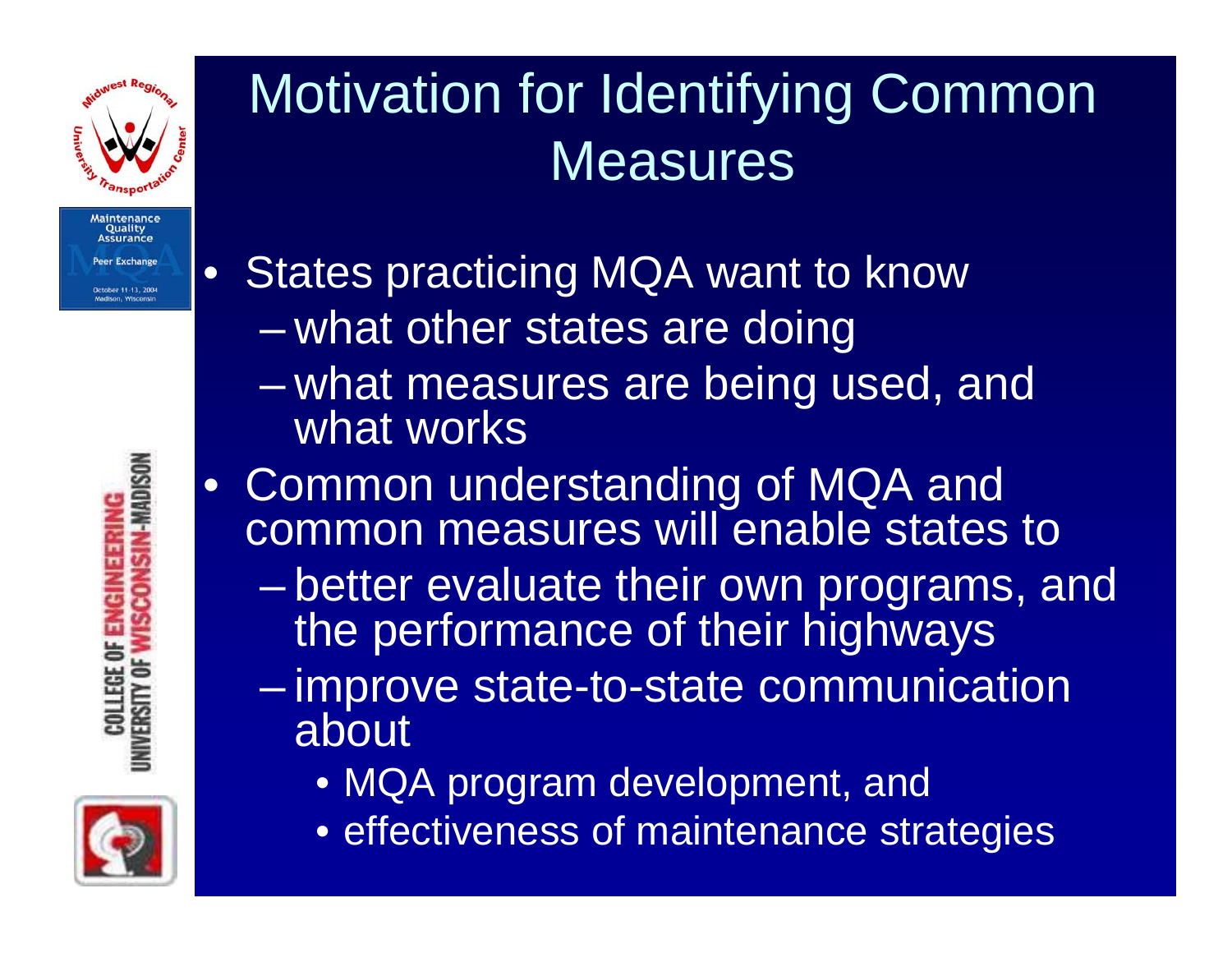

### Source of Information on Measures for MQA

- •On-line MQA document library <http://www.mrutc.org/outreach/MQA/library/>
- • 33 transportation agencies including 2 Canadian provinces
- $\bullet$ Documents Types:
	- Rating manuals
	- Field guides
	- Annual reports
	- Correspondences
	- PowerPoint presentations
	- Financial reports
	- – $-$  Inspection forms



**UNIVERSITY OF WISCONSIN-MADISON COLLEGE OF ENGINEERIN**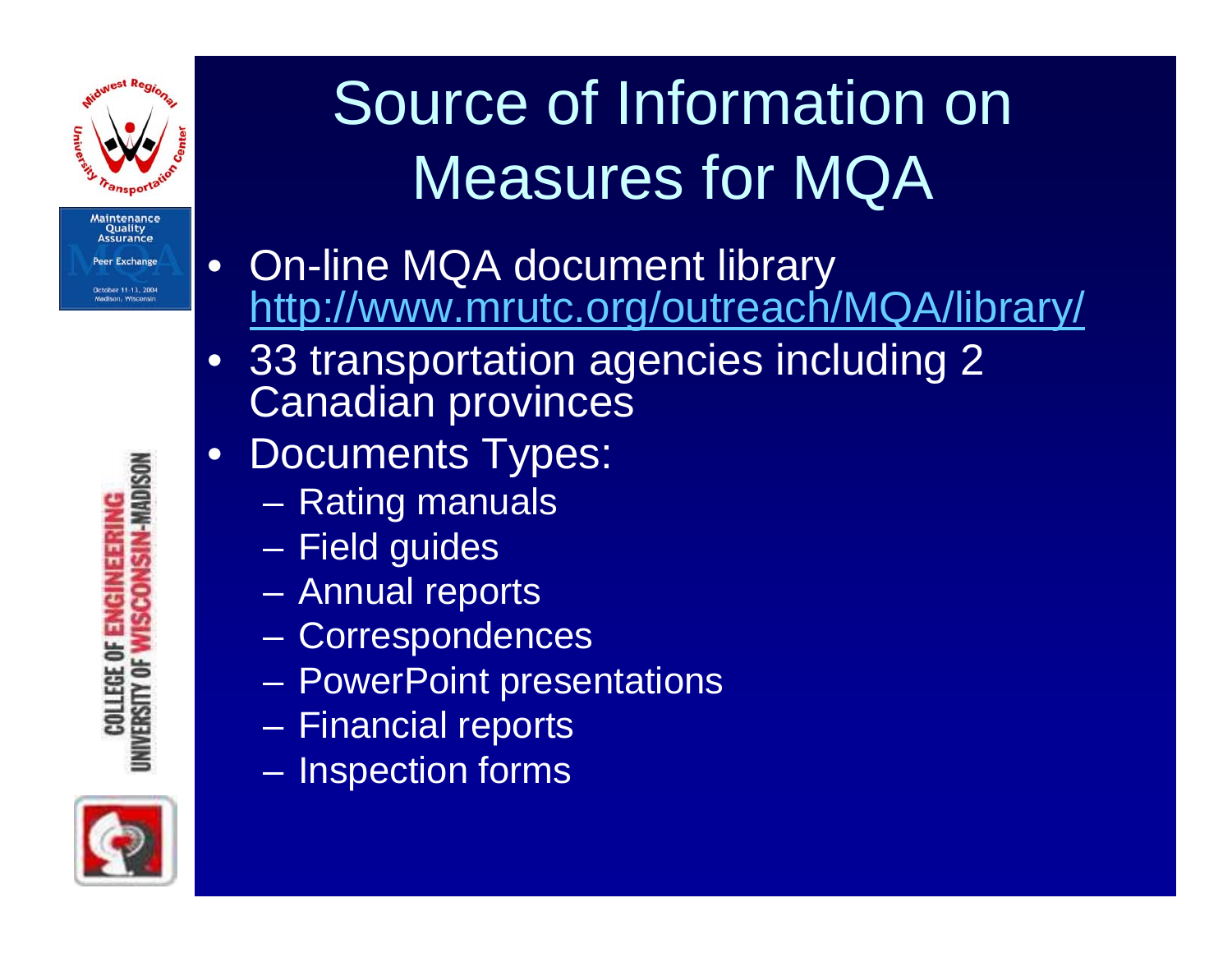

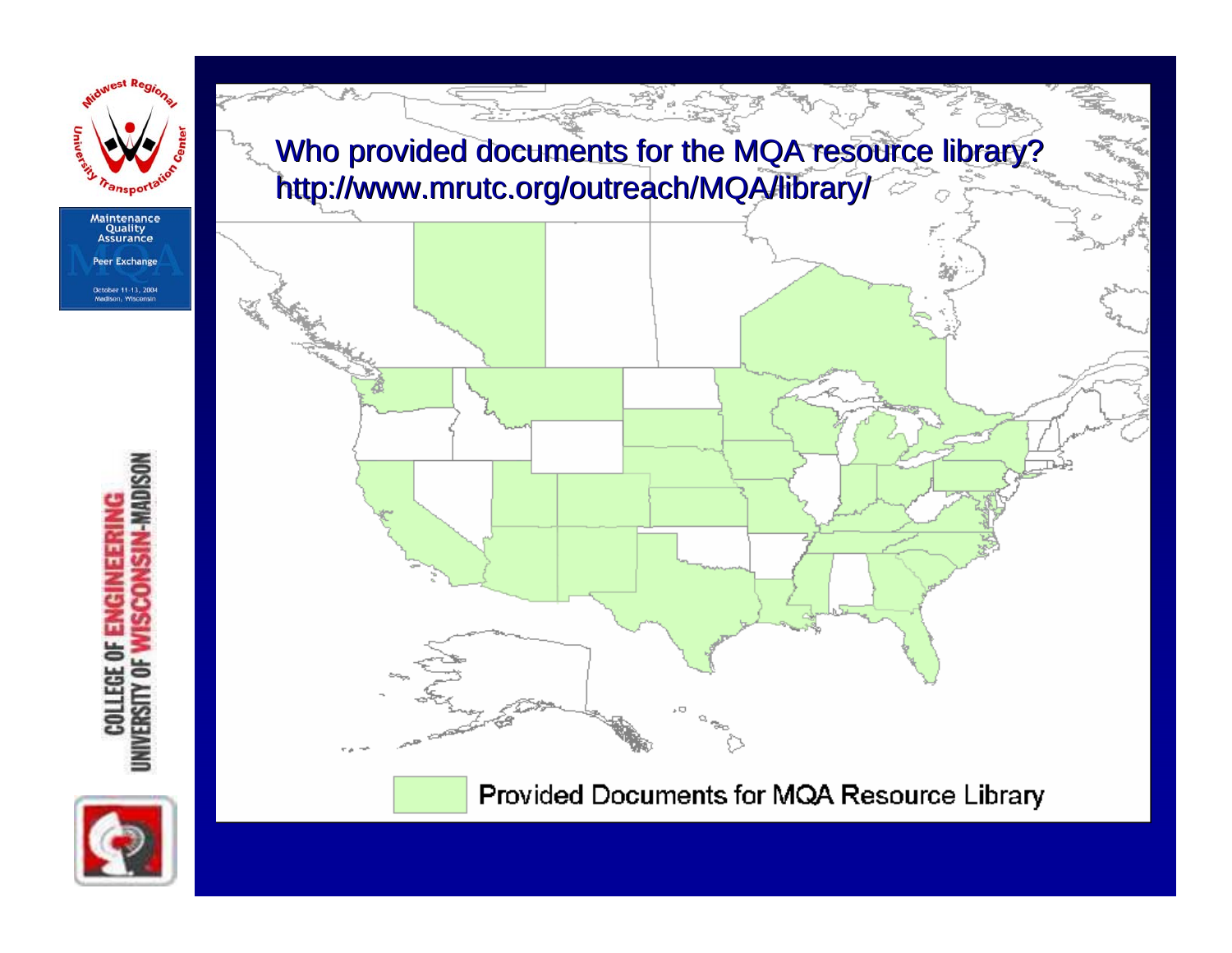



# Synthesis Findings

- •When compared to results of Scottsdale meeting in 2000, MQA programs have evolved considerably!
- •Measurement of customer satisfaction and maintenance quality have evolved independently.
- •Many states are thinking beyond what data to gather; they are concentrating on using information in decisionmaking.
- •MQA programs include statistical analysis, and states are experimenting with alternate reporting formats to effectively communicate to legislatures and the public.
- $\bullet$ There is reasonable agreement on groups of measures (maintenance categories) in MQA programs since these are tied to maintenance budgeting and work activities; but little agreement on features or characteristics in the groups.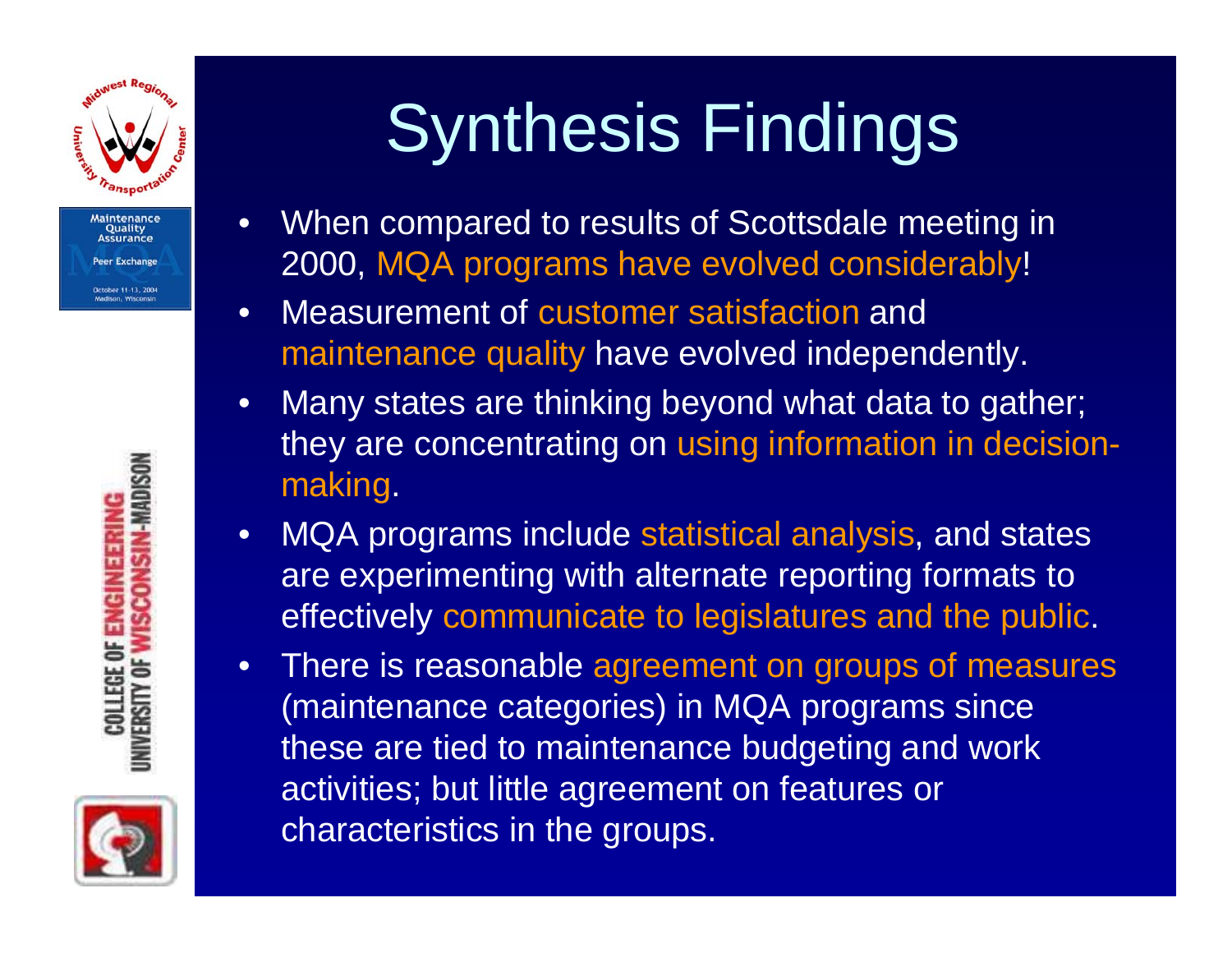

 $\bullet$ 

•

#### Bad News: Still a long way to go..

- Inconsistent terminology makes it difficult to communicate
- •Lack of consensus on what characteristics and features are important to measure
	- What features should be measured to quantify pavement ride quality?
	- Do we have to measure road kill and hazardous debris?
- Lack of consensus on how to quantify maintenance quality of characteristics and features
	- Should we record the number of defects, the area of defects, the total linear feet of defects or the percentage of defective area?
	- Should we make note of total sample size relative to the defective areas?
	- Some states indicate that certain features are measured, but there are no "measures".

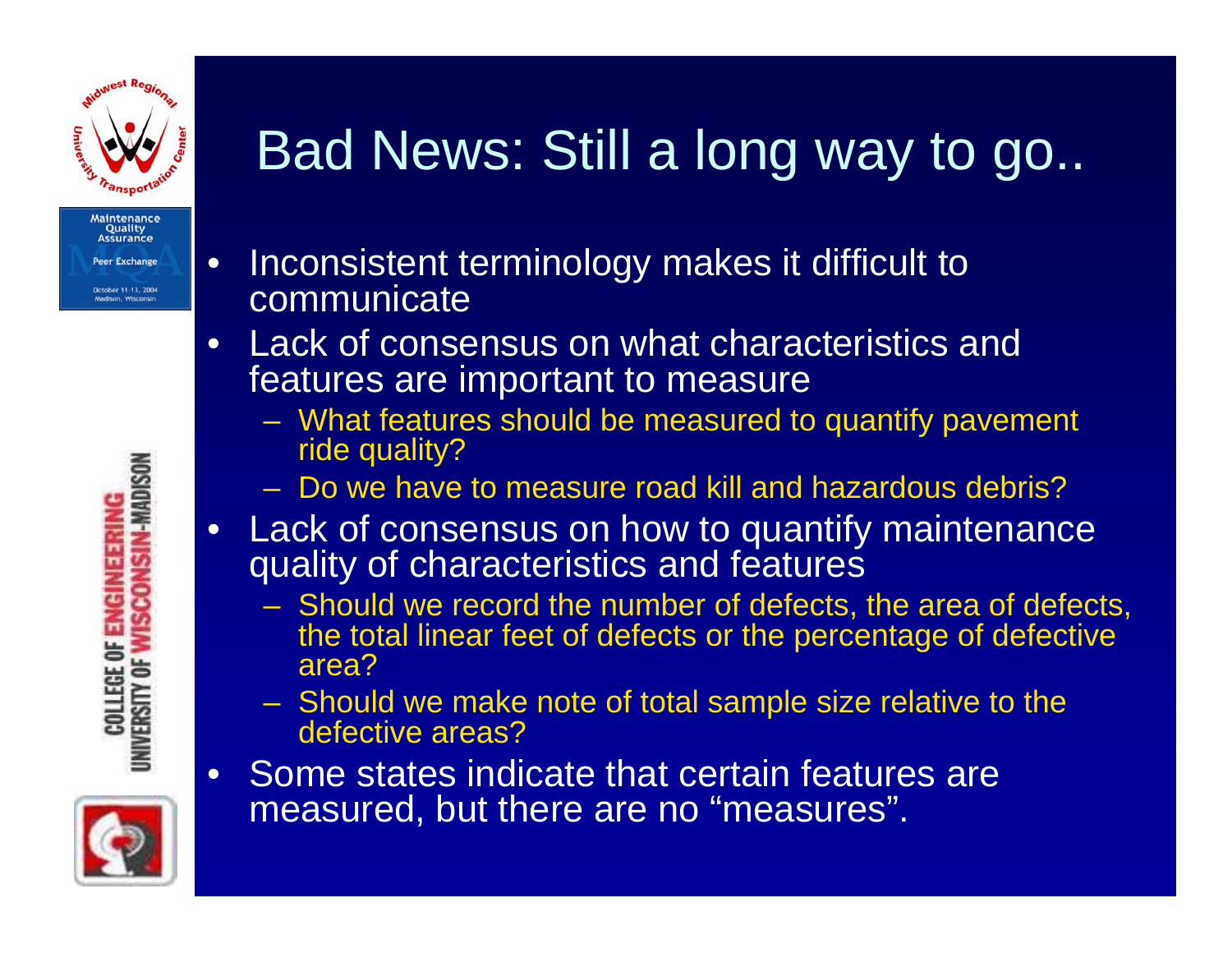

•

•

•

# MQA Terminology

- Maintenance Category
	- A logical grouping of maintenance features based on their location or function along a highway.
- •Maintenance Feature
	- A physical asset or activity whose condition is measured in the field.
- •Maintenance Characteristic
	- A specific quality/defect in a maintenance feature that is condition evaluated.
- •**Standard** 
	- A tolerance level or criterion that helps to identify whether a characteristic requires maintenance attention or a characteristic's condition is unacceptable; a tolerance level or criterion that helps to identify when a feature is not 'functioning as intended'. A standard indicates when maintenance is needed.
	- Measure
		- Description of how to quantify the deficiency in a maintenance feature or characteristic.
- •**Threshold** 
	- An indicator of the current state of maintenance at a system wide level. This is achieved by binning or categorizing segments based on their amount of deficiency.
	- **Target**
- 

An indicator of the level or amount of allowable/acceptable backlo g system wide. The target represents the expected threshold level that is attainable on a system wide basis given the available budget.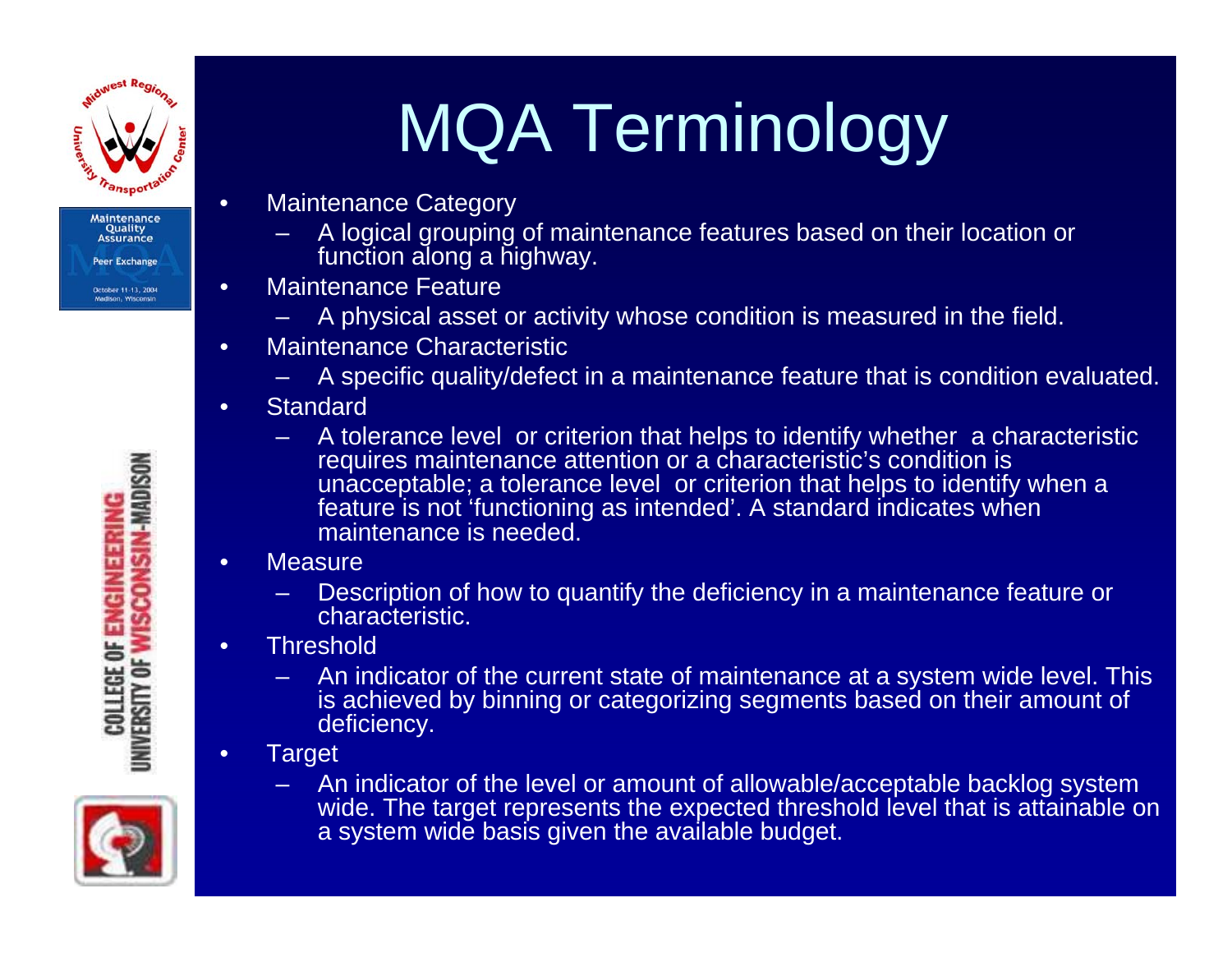



- $\bullet$ Categories related to performance based budgeting
- •Categories facilitate budgeting and tradeoffs in maintenance
- $\bullet$ Maintenance Categories most frequently used
	- •Roadway (ridge, flex, shoulders)
	- •**Drainage**
	- •Traffic Management
	- •Roadside and Vegetation
	- •**Bridges**
	- •Snow and Ice
	- •Rest areas
- $\bullet$ But, states do not use the same categories, and not all states use these categories!

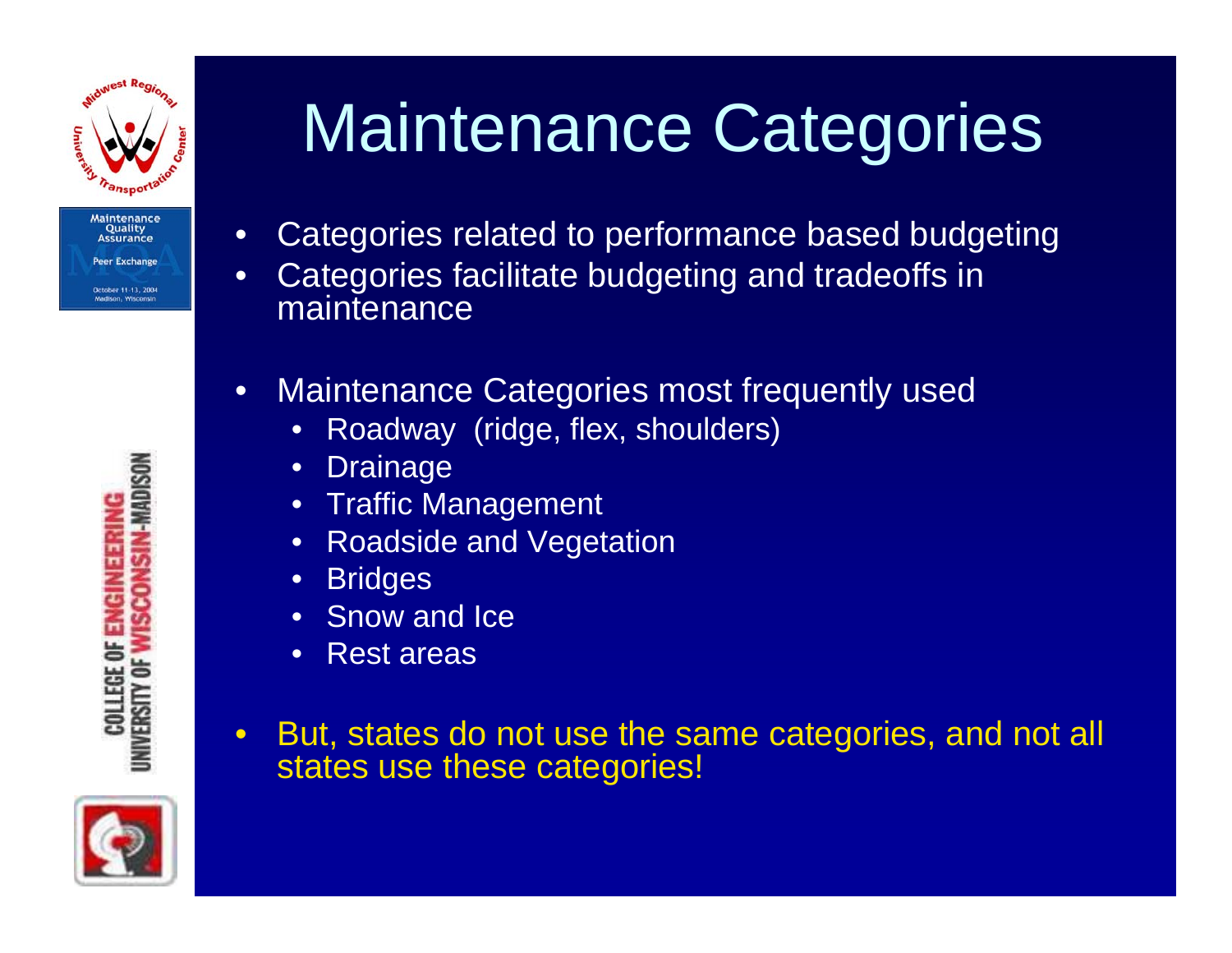

Aaintenance **Ouality** Assurance **Br** Exchang

**SIN-MADISON** 

#### Category – Feature Relationship

*" A logical grouping of maintenance features based on there location or function along a highway"*

Category

#### **Roadway**

- Flexible Pavement
- –– Rigid pavement
- Shoulders

Traffic Management

- Guide rail
- –– Impact attenuator
- Barrier wall

Feature



**COLLEGE OF** VERSITY OF

*"A physical asset or activity whose condition is measured in the field"*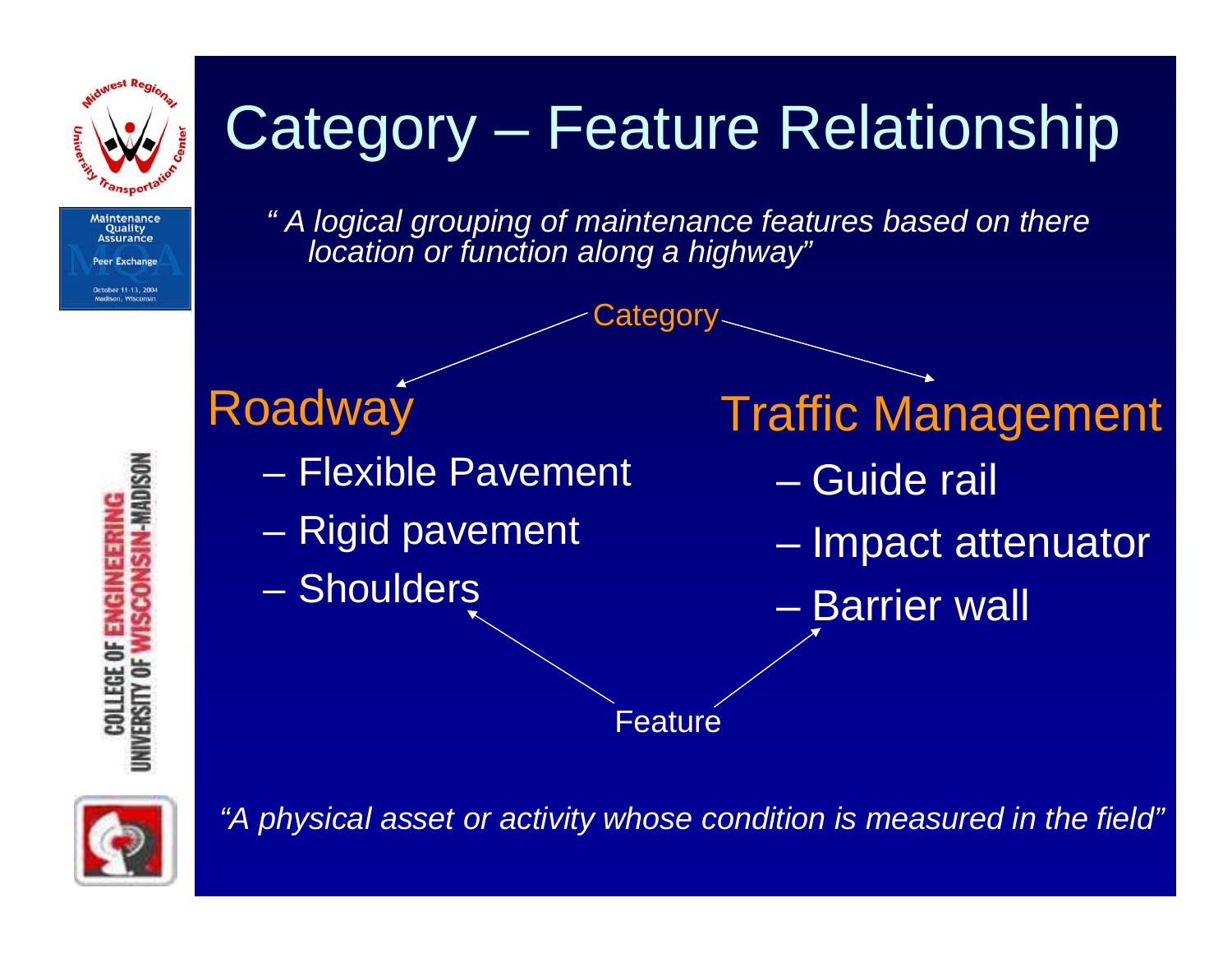

**NSIN-MADISON** 

#### Feature – Characteristic Relationship

Feature

*"A physical asset or activity whose condition is measured in the field"*

#### **Roadway**

- Flexible Pavement
- –– Rigid Pavem⁄ent
- Shoulders
	- Drop-off
	- High shoulder
	- Cracking
	- $\bullet$ Edge raveling

Traffic Management

- Guide rail
- Impact attenuator
- Barrier wall
	- $\bullet$ **Perpendicularity**
	- $\bullet$ **Missing** 
		- $\bullet$ Damaged

Characteristic

**COLLEGE OF ENGIN** 

**IVERSITY OF** 

*"A specific quality/defect in a maintenance feature that is condition evaluated"*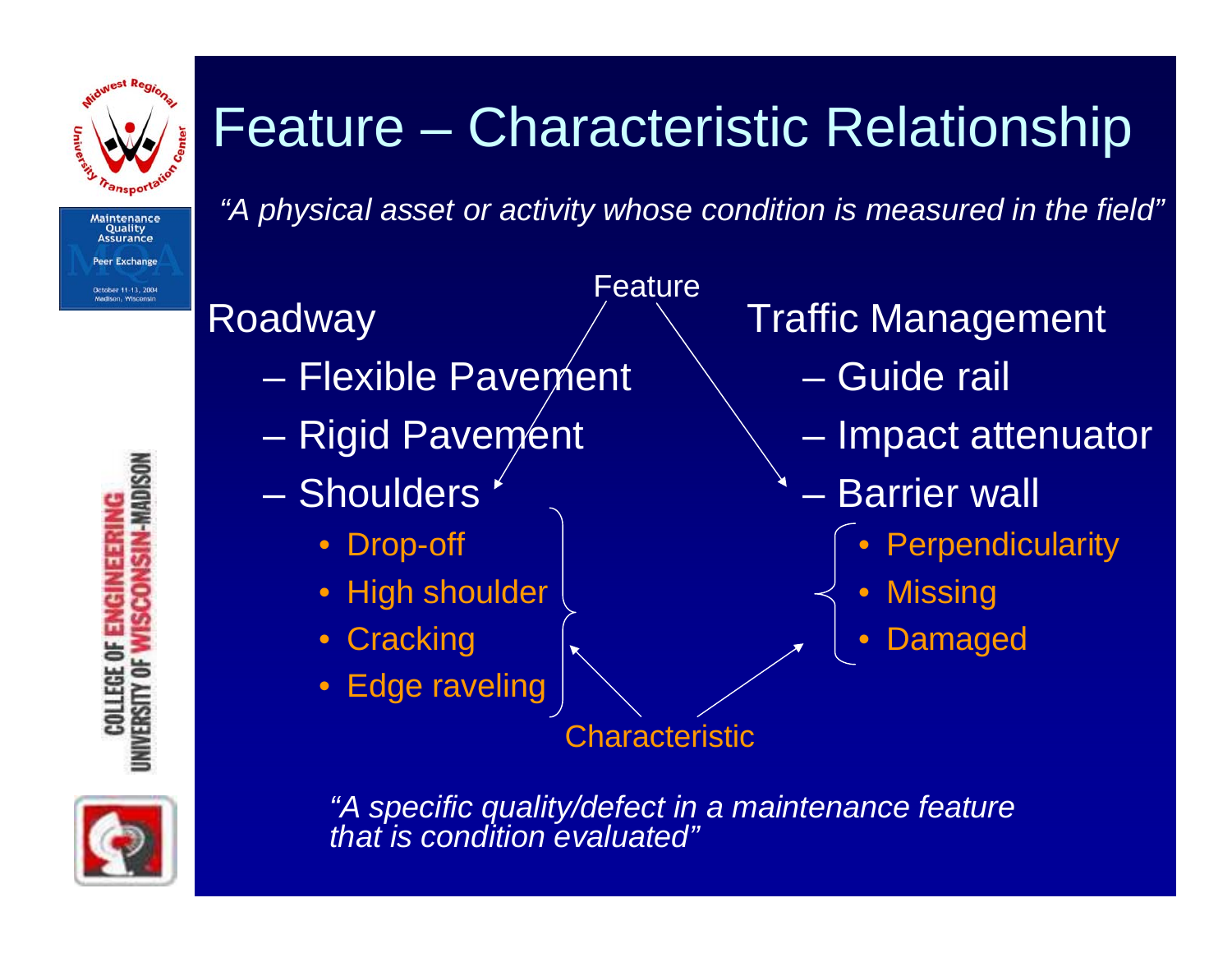

# What is measured?

For MQA, states measure and analyze characteristics and features!

- •Features (physical assets) are measured for these categories
	- Drainage
	- Traffic Management
	- Roadside and Vegetation
	- Bridges
	- Snow and Ice
	- Rest areas
- •But, states do not measure the same features!
- •Characteristics (quality defects) are measured for these features
	- Flexible Pavement
	- Rigid Pavement
	- –Shoulders



**SCONSIN-MADISON COLLEGE OF ENGINEERIN JNIVERSITY OF \** 



•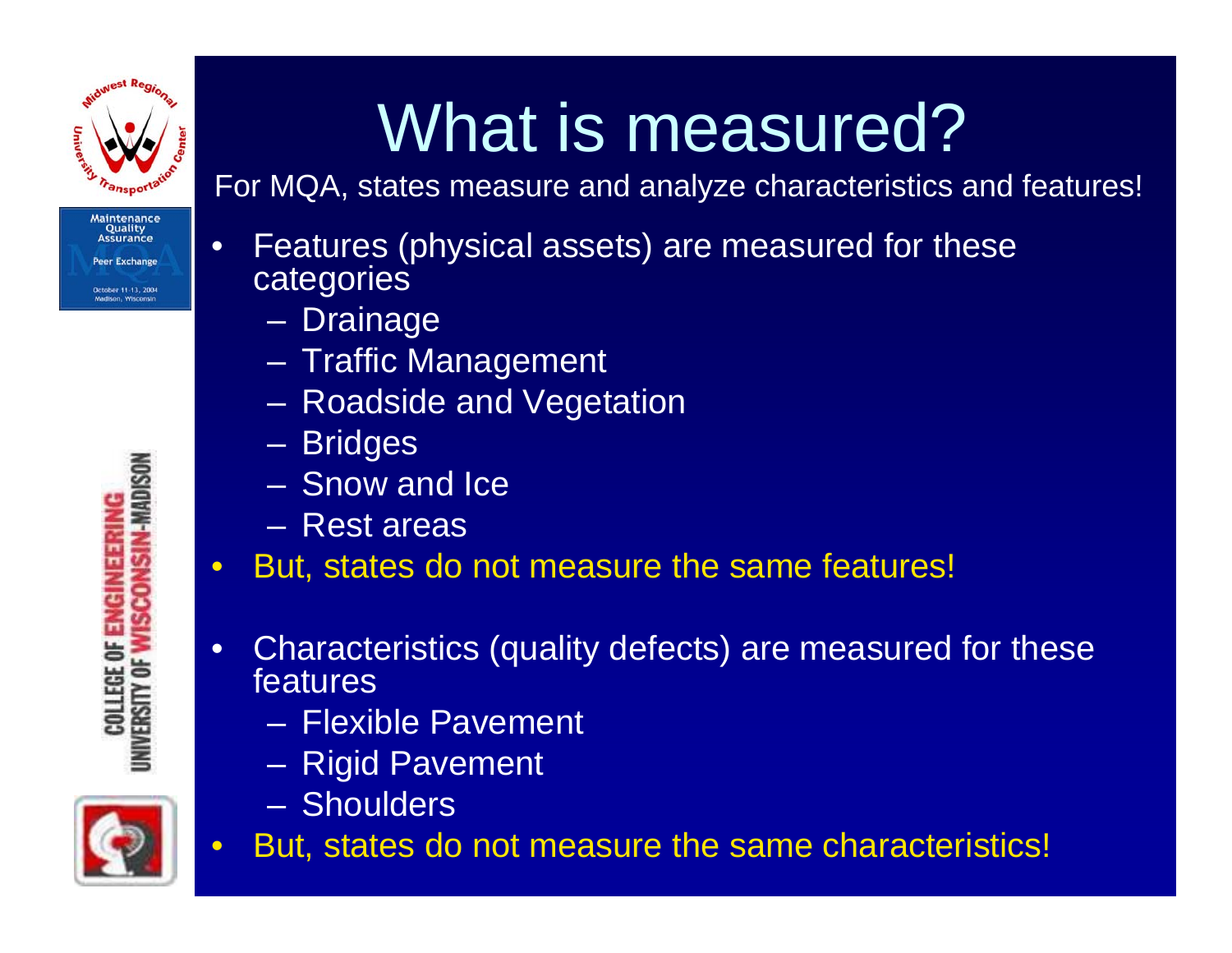

### States Measure Characteristics of Roadway Shoulders

|                      | <b>State or Province</b> |                         |             |                         |             |                |             |             |                         |             |               |               |               |    |             |                         |                         |                        |                         |             |
|----------------------|--------------------------|-------------------------|-------------|-------------------------|-------------|----------------|-------------|-------------|-------------------------|-------------|---------------|---------------|---------------|----|-------------|-------------------------|-------------------------|------------------------|-------------------------|-------------|
| Characteristic       | 说                        | S                       | 8           | 盘                       | $\Xi$       | $\mathbb{Z}^2$ | $K_{\rm X}$ | g           | $\overline{\mathbf{M}}$ | SM          | $\frac{C}{Z}$ | $\frac{E}{Z}$ | $\frac{1}{2}$ | õЕ | 9g          | F                       | Ĕ                       | $\overline{\text{VA}}$ | WA                      | ĪМ          |
| Cracking             | $\mathbf x$              | $\mathbf x$             |             | $\overline{\mathbf{x}}$ | $\mathbf x$ | $\mathbf x$    |             | $\mathbf x$ | $\mathbf x$             |             |               | $\mathbf x$   |               |    |             | $\overline{\mathbf{x}}$ |                         | $\mathbf x$            | $\overline{\mathbf{x}}$ | $\rm X$     |
| High shoulder/       |                          |                         |             |                         |             |                |             |             |                         |             |               |               |               |    |             |                         |                         |                        |                         |             |
| <b>Distortion</b>    |                          |                         |             |                         |             |                | $\mathbf x$ | $\mathbf x$ | $\mathbf x$             |             | $\mathbf x$   |               |               |    | $\mathbf x$ |                         |                         | $\mathbf x$            |                         |             |
| Non-positive         |                          |                         |             |                         |             |                |             |             |                         |             |               |               |               |    |             |                         |                         |                        |                         |             |
| drainage             |                          |                         |             |                         | $\mathbf x$ | $\mathbf x$    |             | $\mathbf x$ | $\mathbf x$             |             |               | $\mathbf x$   |               |    |             | $\mathbf x$             |                         |                        | $\mathbf x$             | $\mathbf x$ |
| Pavement drop-off    |                          |                         |             |                         |             |                |             |             |                         |             |               |               |               |    |             |                         |                         |                        |                         |             |
| to shoulder          |                          |                         | $\mathbf x$ | $\mathbf x$             | $\mathbf x$ |                | $\mathbf x$ | $\mathbf x$ | $\mathbf x$             |             |               | $\mathbf x$   |               | x  |             | $\overline{\mathbf{x}}$ | $\mathbf x$             |                        |                         |             |
| Potholes             |                          | $\overline{\mathbf{x}}$ |             | $\overline{\mathbf{x}}$ | $\mathbf x$ | $\mathbf x$    | $\mathbf x$ | $\mathbf x$ | $\mathbf x$             |             |               |               |               |    |             | $\mathbf x$             | $\overline{\mathbf{x}}$ | $\mathbf x$            | $\overline{\mathbf{x}}$ | $\rm X$     |
| <b>Rutting</b>       | $\mathbf x$              | $\mathbf x$             |             | $\mathbf x$             |             | $\mathbf x$    |             |             |                         |             |               |               |               |    |             |                         |                         | $\mathbf x$            |                         | $\mathbf x$ |
| Shoulder cross       |                          |                         |             |                         |             |                |             |             |                         |             |               |               |               |    |             |                         |                         |                        |                         |             |
| slope                |                          |                         |             | $\mathbf x$             | $\mathbf x$ |                |             |             |                         |             |               |               | $\mathbf x$   |    |             |                         |                         |                        | $\overline{\mathbf{x}}$ | $\rm X$     |
| Shoulder drop off to |                          |                         |             |                         |             |                |             |             |                         |             |               |               |               |    |             |                         |                         |                        |                         |             |
| ground               |                          |                         | $\mathbf x$ | $\mathbf x$             | $\mathbf x$ | $\mathbf x$    | $\mathbf x$ | $\mathbf x$ | $\mathbf x$             | $\mathbf x$ | $\mathbf x$   | $\mathbf x$   | $\mathbf x$   |    | $\mathbf x$ | $\mathbf x$             |                         | $\mathbf x$            | $\bar{\mathbf{x}}$      | $\mathbf x$ |
| Surface-edge         |                          |                         |             |                         |             |                |             |             |                         |             |               |               |               |    |             |                         |                         |                        |                         |             |
| raveling             |                          | $\mathbf x$             |             |                         |             |                |             | $\mathbf x$ | $\mathbf x$             |             |               |               |               |    |             | $\mathbf x$             |                         | $\mathbf x$            | $\overline{\mathbf{x}}$ | $\rm X$     |
| Vegetation growth    |                          |                         |             |                         |             | $\mathbf x$    |             | $\mathbf x$ | $\mathbf x$             |             |               | $\mathbf x$   |               |    |             |                         |                         |                        |                         |             |



UNIVERSITY OF WISCONSIN-MADISON **COLLEGE OF ENGINEERIN** 

But, states do not measure the same characteristics!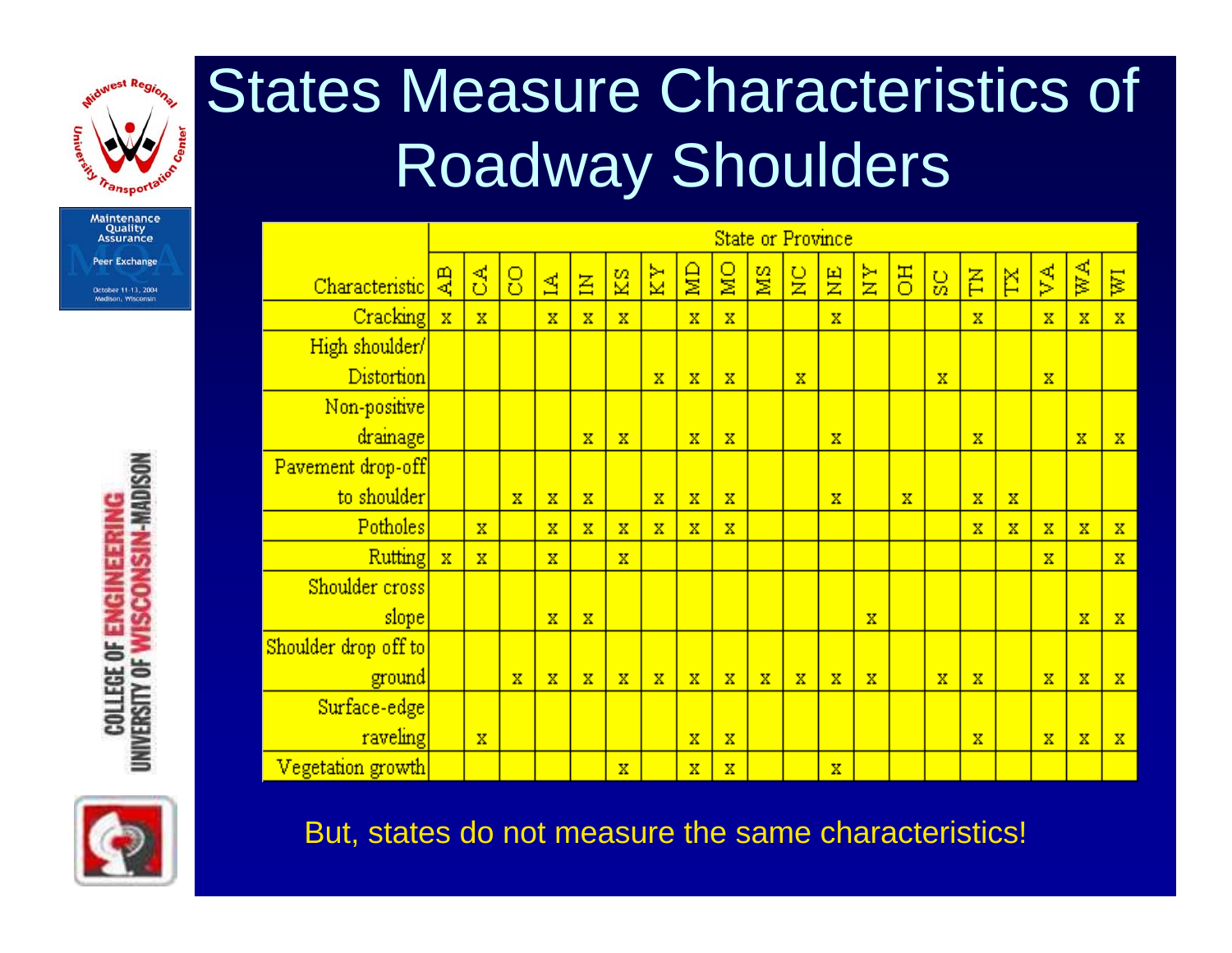



Characteristic



#### Most commonly measured Characteristics of Roadway **Shoulders**

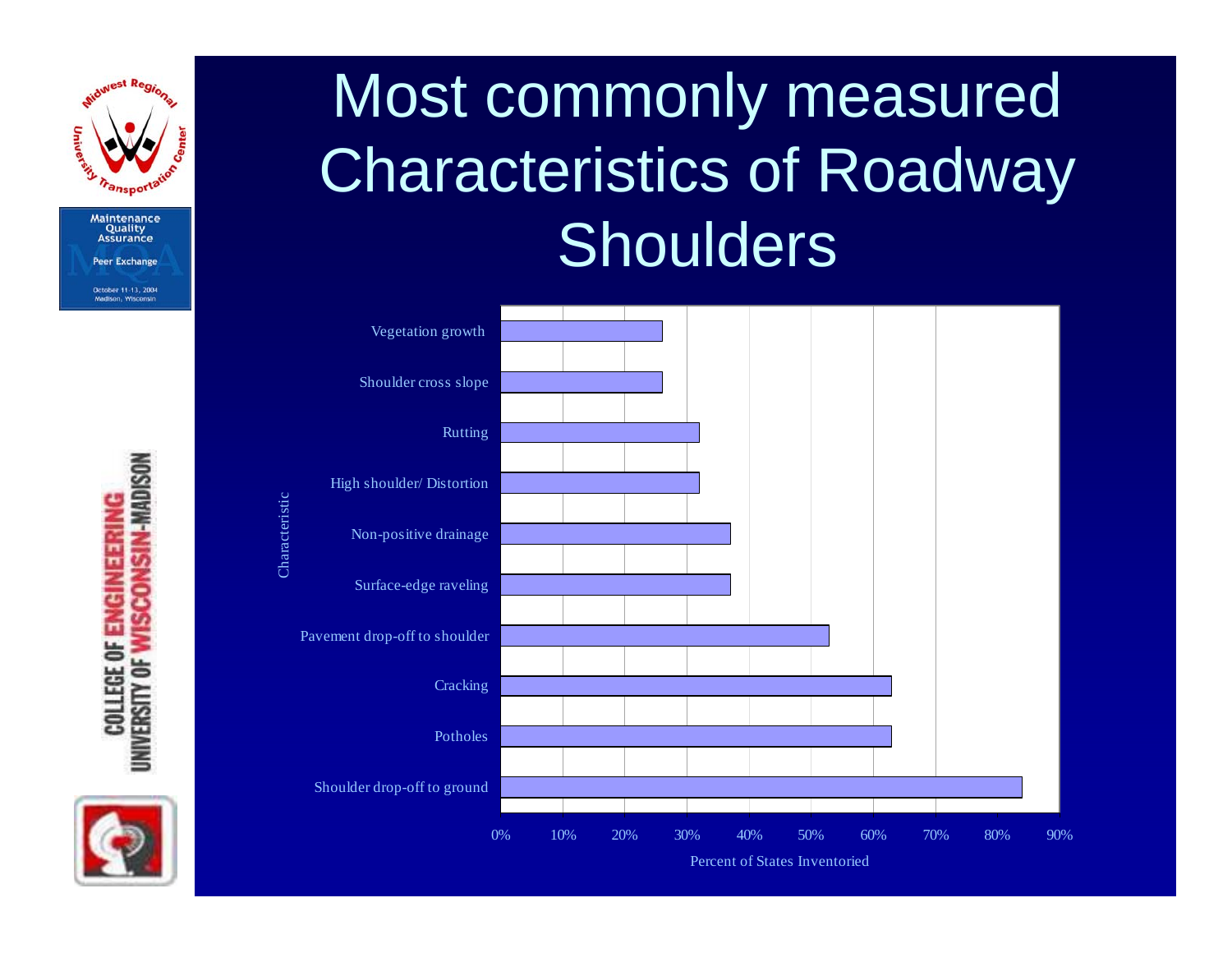

**Maintenance Ouality Assurance Peer Exchange** October 11-13, 2004

Madison, Wisconsin

#### States Measure Features of Traffic Management

|                                | <b>State</b>            |                         |                         |                       |                       |                         |                       |                       |                       |                         |                       |                         |                       |                       |                         |                       |                       |                       |                       |                       |    |                         |
|--------------------------------|-------------------------|-------------------------|-------------------------|-----------------------|-----------------------|-------------------------|-----------------------|-----------------------|-----------------------|-------------------------|-----------------------|-------------------------|-----------------------|-----------------------|-------------------------|-----------------------|-----------------------|-----------------------|-----------------------|-----------------------|----|-------------------------|
| Feature                        | CA                      | $_{\rm CO}$             | $_{\rm DC}$             | ΙA                    | IN                    | KS                      | ΚY <sub></sub>        | MD                    | MN MO                 |                         | MS                    | МT                      | NC                    | NY                    | ΟH                      | SC                    | TN                    | <b>TX</b>             | UT                    | VA                    | WA | WI                      |
| Barrier wall/ Concrete barrier | $\mathbf{X}$            |                         | $\overline{\text{X}}$   | $\rm X$               | X                     | $\overline{\textbf{x}}$ | $\rm X$               | X.                    |                       | X                       | $\rm X$               | $\mathbf X$             |                       |                       |                         |                       | $\rm X$               |                       |                       | $\rm X$               |    | $\mathbf x$             |
| Delineators                    |                         | $\mathbf x$             | $\mathbf{x}$            | $\rm X$               | $\overline{\text{X}}$ | $\mathbf x$             |                       | $\overline{\text{X}}$ |                       | $\overline{\text{X}}$   | $\mathbf{x}$          | $\overline{\text{X}}$   | $\mathbf{x}$          |                       |                         |                       |                       | $\mathbf{x}$          | x                     |                       |    | $\mathbf x$             |
| Guard cable                    |                         |                         |                         | $\rm X$               |                       |                         |                       |                       |                       | X                       |                       |                         |                       | X                     | $\overline{\text{X}}$   | X                     |                       |                       |                       | $\mathbf{x}$          |    | $\overline{\mathbf{X}}$ |
| Guiderail / Guardrail          | $\overline{\mathbf{X}}$ | $\mathbf x$             | $\mathbf{X}$            | $\mathbf{x}$          | $\rm X$               | $\mathbf x$             | $\mathbf{x}$          | $\rm X$               |                       | $\rm X$                 | $\mathbf{x}$          |                         | $\mathbf X$           | $\overline{\text{X}}$ | $\mathbf x$             | X                     | $\mathbf{X}$          | $\mathbf{X}$          | $\mathbf X$           | $\rm X$               | X. |                         |
| <b>Highway lighting</b>        |                         | $\overline{\mathbf{X}}$ | $\overline{\textbf{X}}$ | $\mathbf{X}$          |                       |                         |                       |                       |                       | $\overline{\mathbf{x}}$ | $\overline{\text{X}}$ | $\mathbf x$             |                       |                       |                         |                       |                       |                       |                       | $\overline{\text{X}}$ |    |                         |
| Impact attenuators             | $\overline{\text{X}}$   | $\mathbf x$             | $\mathbf{x}$            |                       | $\mathbf{x}$          | X                       | $\mathbf{x}$          | $\mathbf{X}$          |                       | X                       | x.                    |                         | x                     |                       | $\overline{\text{X}}$   | X                     | $\mathbf{X}$          | $\mathbf{X}$          |                       |                       |    | $\mathbf X$             |
| <b>ITS</b>                     |                         | $\mathbf x$             |                         |                       |                       |                         |                       |                       |                       |                         |                       | $\mathbf x$             |                       |                       |                         |                       |                       |                       |                       |                       |    |                         |
| Line striping                  | $\overline{\text{X}}$   | $\mathbf{x}$            | $\overline{\text{X}}$   | $\overline{\text{X}}$ |                       | $\overline{\textbf{x}}$ | $\overline{\text{X}}$ | $\mathbf{X}$          | $\overline{\text{X}}$ |                         | $\overline{\text{X}}$ | $\overline{\mathbf{X}}$ | $\overline{\text{X}}$ | $\overline{\text{X}}$ |                         | $\overline{\text{X}}$ |                       | $\overline{\text{X}}$ | $\overline{\text{X}}$ | $\overline{\text{X}}$ |    | $\overline{\mathbf{X}}$ |
| Non-regulation signs           | $\overline{\text{X}}$   | $\mathbf{x}$            | $\mathbf{x}$            | $\overline{\text{X}}$ | X                     | X                       | $\overline{\text{X}}$ | $\mathbf{x}$          |                       | $\overline{\text{X}}$   | $\mathbf{x}$          | $\mathbf x$             | $\mathbf{x}$          | $\mathbf{X}$          | $\mathbf x$             | $\mathbf x$           | $\overline{\text{X}}$ | $\mathbf{X}$          | $\mathbf x$           | $\overline{\text{X}}$ |    | X                       |
| Object markers                 |                         |                         |                         | $\mathbf{x}$          |                       | $\overline{\text{X}}$   |                       |                       |                       | $\overline{\text{X}}$   |                       |                         |                       |                       |                         |                       |                       |                       |                       |                       |    |                         |
| Pavement markings              | $\mathbf{x}$            | $\mathbf x$             | $\overline{\text{X}}$   |                       | $\overline{\text{X}}$ | $\rm X$                 |                       | $\mathbf{X}$          |                       | $\overline{\text{X}}$   | $\mathbf{x}$          | $\rm X$                 | $\rm X$               | $\overline{\text{X}}$ | $\overline{\textbf{X}}$ | $\mathbf{x}$          | $\mathbf{X}$          |                       | $\mathbf x$           | $\rm X$               | x. | $\mathbf x$             |
| Raised pavement markings       | $\mathbf{X}$            |                         | x                       |                       | x                     |                         |                       |                       |                       |                         | x                     |                         |                       |                       |                         | x                     |                       | X                     |                       | x                     | x  | X                       |
| Regulation Sgns                | $\mathbf{X}$            | $\mathbf{x}$            | $\overline{\text{X}}$   | $\mathbf x$           | $\rm X$               | $\overline{\text{X}}$   | $\mathbf{x}$          | $\mathbf{x}$          |                       | $\mathbf x$             | $\mathbf{x}$          | $\mathbf x$             | $\mathbf{x}$          | $\mathbf{x}$          | $\mathbf X$             | $\overline{\text{X}}$ | $\rm X$               | $\mathbf{X}$          | $\mathbf x$           | $\rm X$               |    | $\mathbf x$             |
| Traffic signals                |                         | $\mathbf{x}$            |                         |                       |                       |                         |                       |                       |                       |                         |                       | $\mathbf x$             |                       |                       |                         |                       | $\rm X$               |                       |                       |                       |    |                         |



But, states do not measure the same features!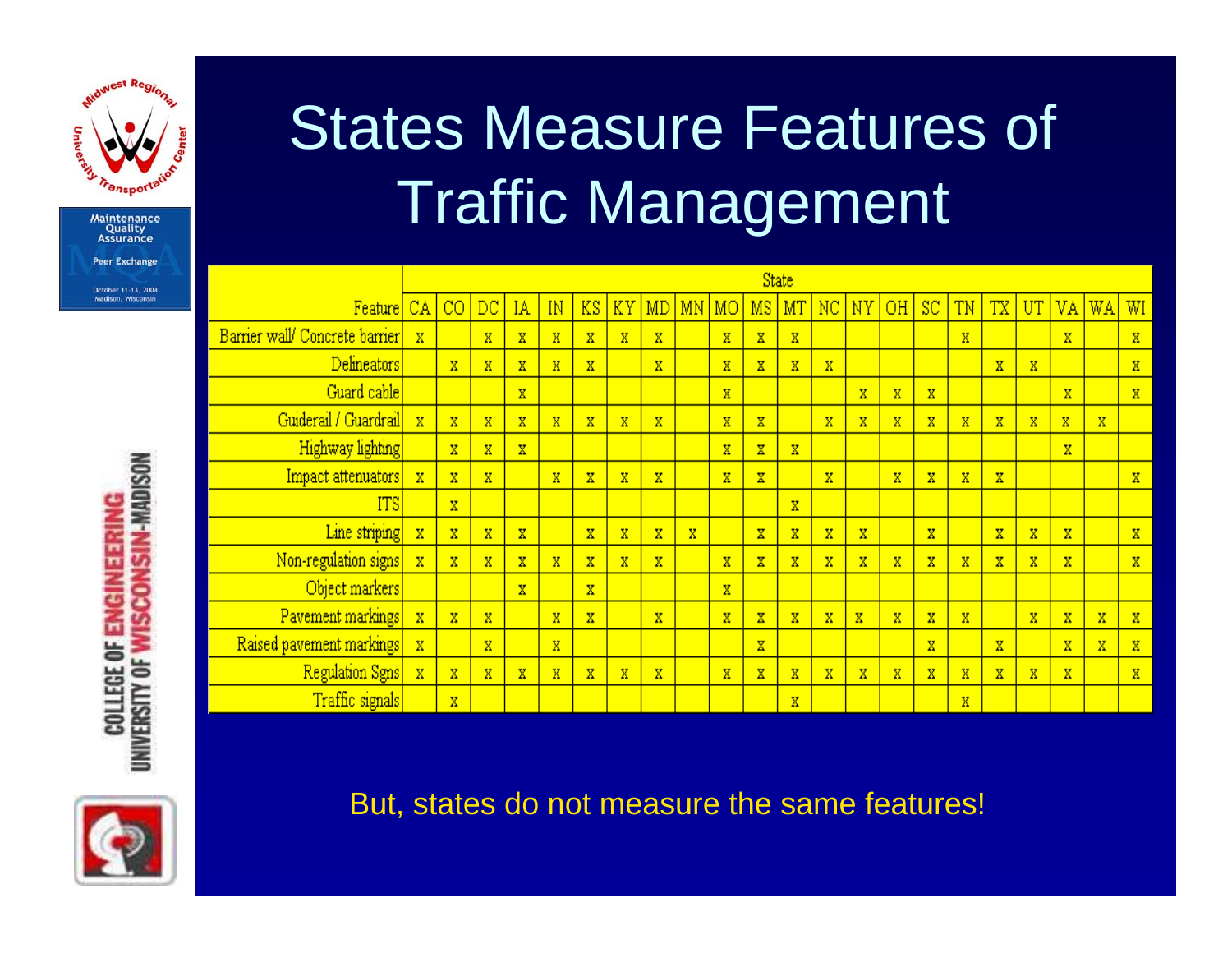

## Most commonly measured Features of Traffic Management



Features Traffic Management Features Traffic Management



**COLLEGE OF ENGINEERING<br>UNIVERSITY OF WISCONSIN-MADISON** 

Percentage of States I nventoried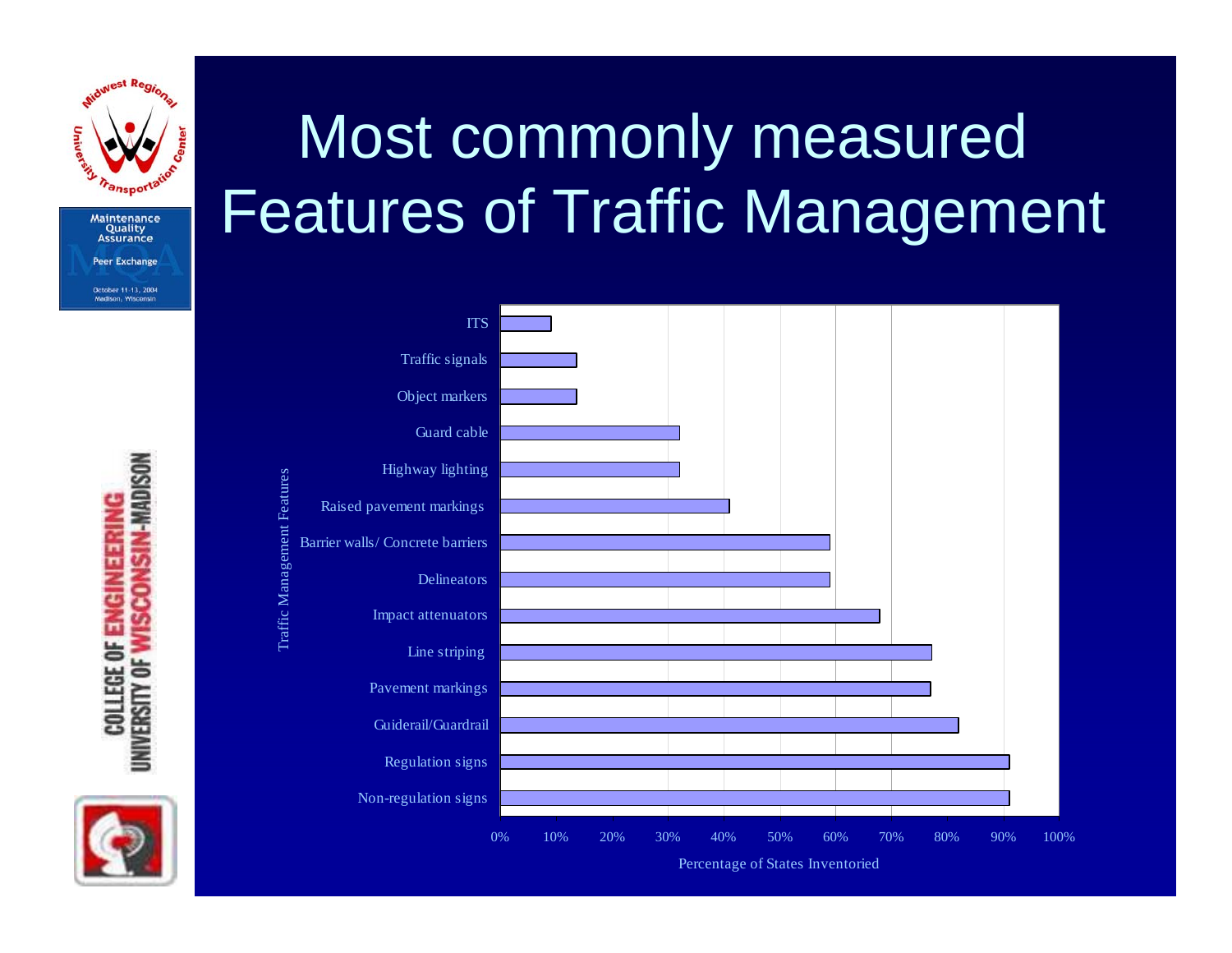

## What's a Standard?

*"A tolerance level or criterion that helps to identify whether a characteristic requires maintenance attention or a characteristic's condition is unacceptable; a tolerance level or criterion that helps to identify when a feature is not 'functioning as intended'. "A standard indicates when maintenance is needed."*

#### Standards apply for characteristics

| <b>Characteristic</b>  | <b>Standards</b>                                                                         |
|------------------------|------------------------------------------------------------------------------------------|
| Shoulder drop-off to   | Shoulder drop-off requires attention when lower than travel                              |
| ground/ Mainline drop- | way (e.g. $0.5 - 2$ inches)                                                              |
| off/Build-up           |                                                                                          |
| Potholes               | All potholes greater than a specified depth (e.g. $0.5 - 4$ inches)<br>require attention |
|                        | All potholes greater than a specified area require attention                             |

#### Standards apply for features

| <b>Feature</b>            | <b>Standard</b>                                                                                    |
|---------------------------|----------------------------------------------------------------------------------------------------|
| Guiderail / Guardrail     | Count as deficient any guardrail that is<br>functionally or structurally impaired                  |
| <b>Impact attenuators</b> | Attenuators require attention if functioning at<br>less than allowed percentage of design capacity |

**UNIVERSITY OF WISCONSIN-MADISON COLLEGE OF ENGINEERIN** 

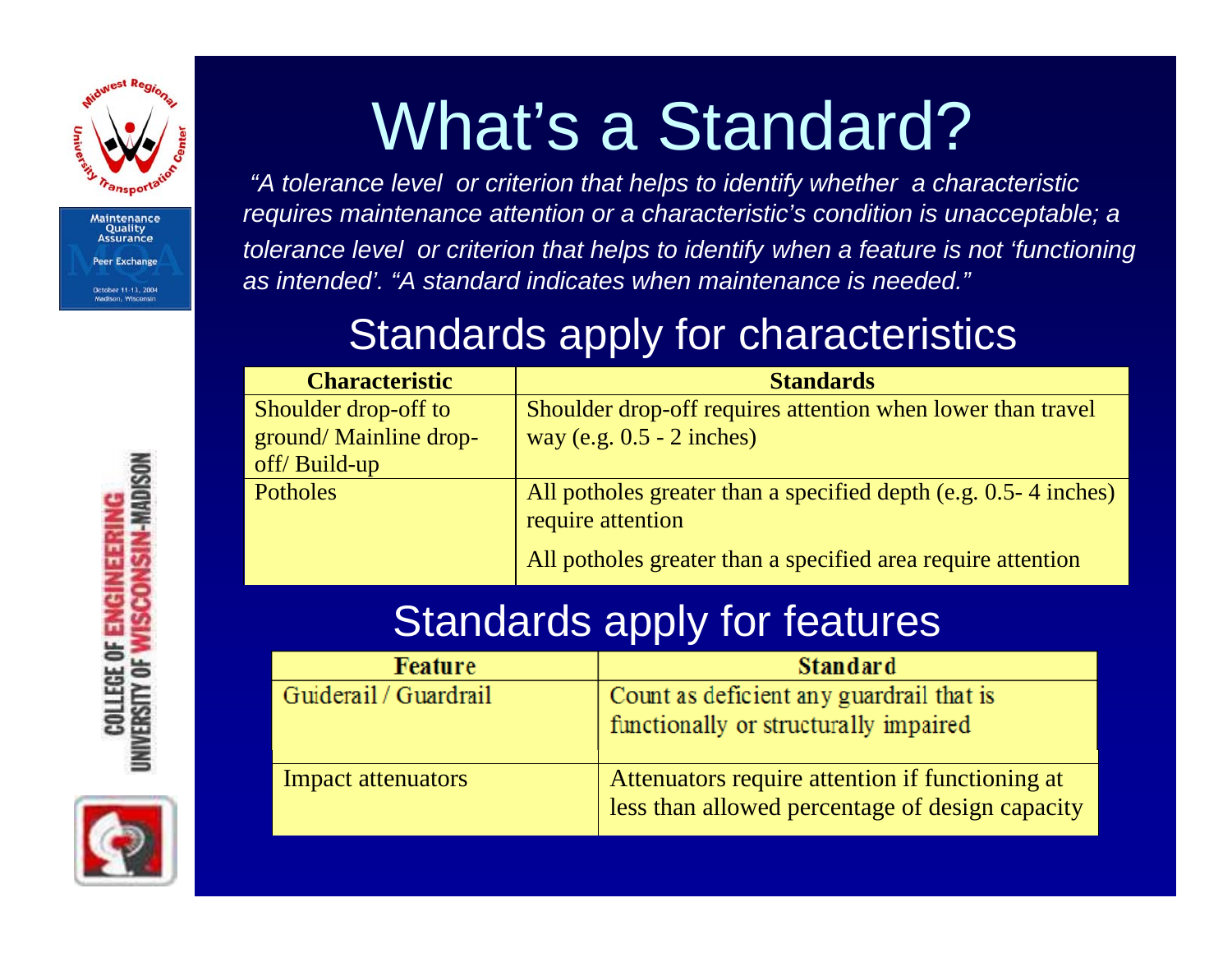

## What's a Measure?

*"Measures describe how to quantify the deficiency of a maintenance feature"*

#### Measures for features

- •Linear feet of damaged barrier wall
- •Number of non functioning highway lights
- •Distance line striping has moved from original **location**

Measures for characteristics

- •Numb er of potholes
- •Height of shoulder drop-off
- •Area of surface oxidation
- •Linear feet of cracking

A wide variety of measures are used to quantify maintenance need!

**SCONSIN-MADISON COLLEGE OF ENGINEERIN** *JNIVERSITY OF*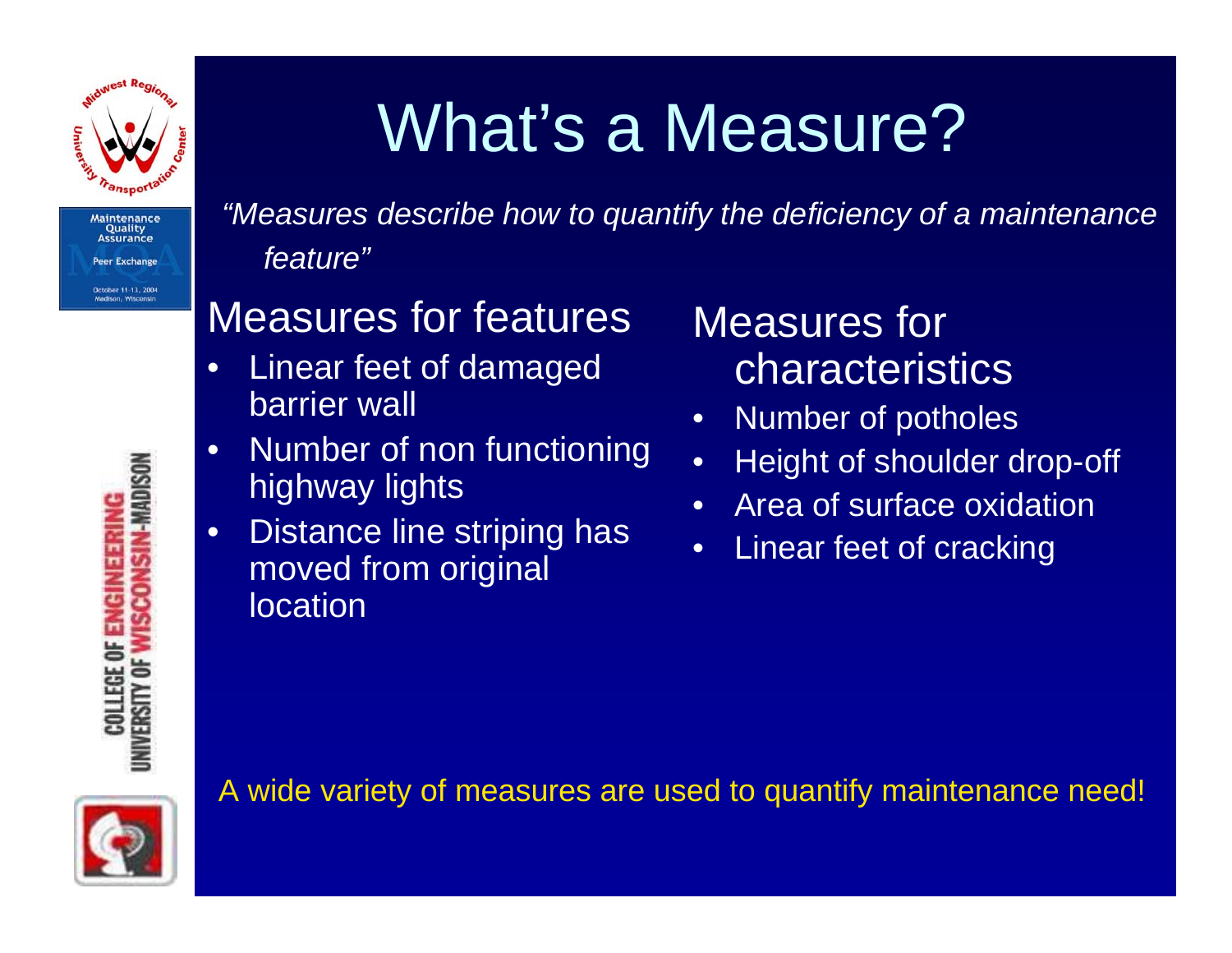

# UNIVERSITY OF WISCONSIN-MADISON **COLLEGE OF ENGINEERING**



#### *Some* Roadway Shoulder Measures

| <b>Characteristic</b>                                              | <b>Standards</b>                                                                                                                                            | <b>Measures</b>                                                                                                                                                                                                                                          |
|--------------------------------------------------------------------|-------------------------------------------------------------------------------------------------------------------------------------------------------------|----------------------------------------------------------------------------------------------------------------------------------------------------------------------------------------------------------------------------------------------------------|
| Shoulder drop-<br>off to ground/<br>Mainline drop-<br>off/Build-up | Shoulder drop-off requires<br>attention when lower than travel<br>way (e.g. $0.5 - 2$ inches)                                                               | Longitudinal length where drop-off<br>is lower than warranted<br>Lane/shoulder drop-off height in<br>areas where deficient<br>Number of occurrences of<br>unwarranted drop-off<br>Percent of shoulder with drop-off<br>greater than the allowable height |
| Potholes                                                           | All potholes greater than a<br>specified depth (e.g. 0.5-4)<br>inches) require attention<br>All potholes greater than a<br>specified area require attention | Depth of potholes in inches<br>Area in sq. feet of potholes<br>Number of deficient potholes per<br>segment<br>Time to repair deficient potholes                                                                                                          |
| <b>Cracks</b>                                                      | Cracks greater that the allowed<br>width $(e.g. 0.25-1.0$ inches)<br>require attention<br>All unsealed cracks require<br>attention                          | Linear feet of cracking                                                                                                                                                                                                                                  |

\* An excerpt from the Shoulder Measures table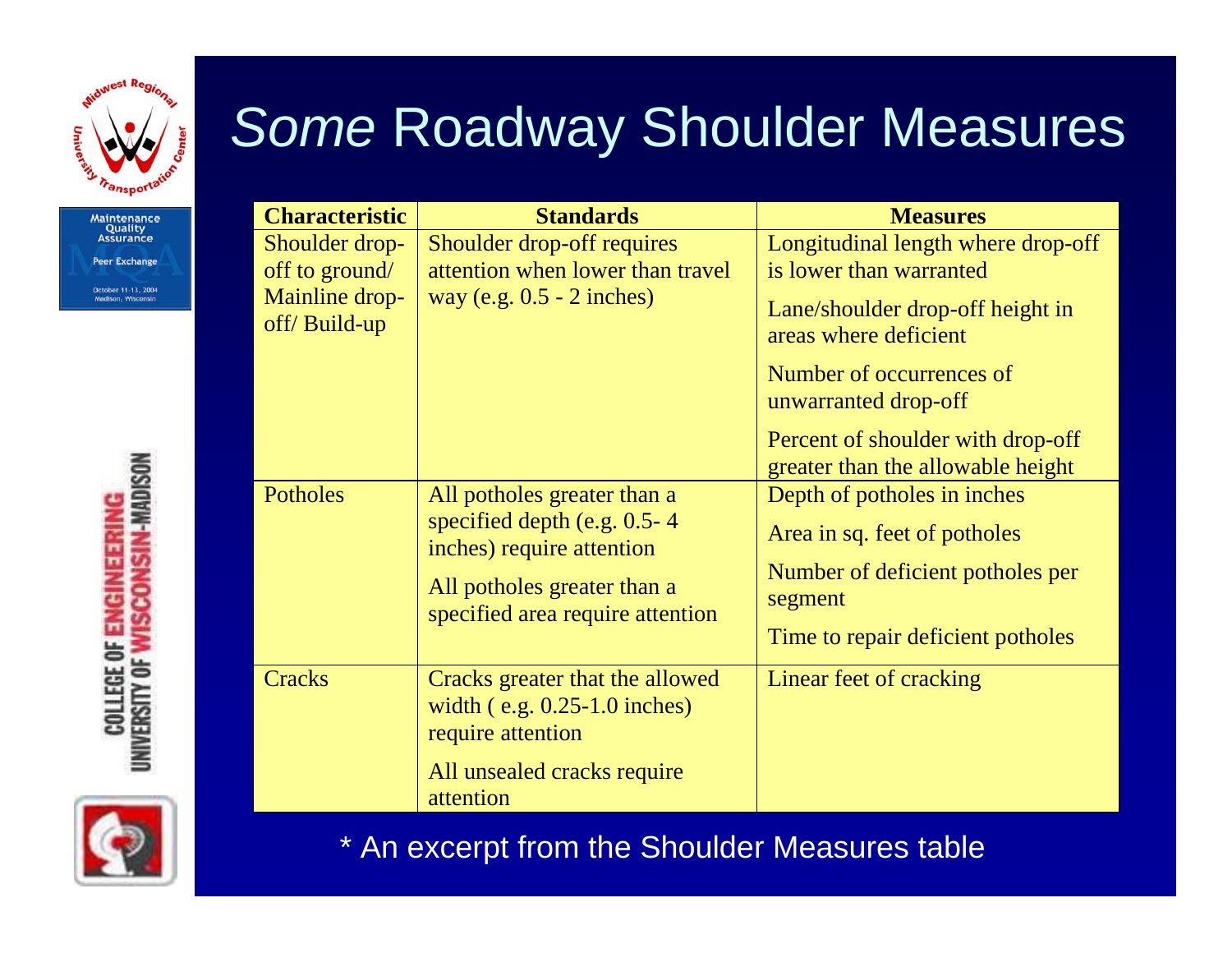

*Some* Traffic Management Measures

| <b>Feature</b>                       | <b>Standard</b>                                                                                                    | <b>Characteristic</b>                                          | <b>Measure</b>                                                                                                                                                                  |
|--------------------------------------|--------------------------------------------------------------------------------------------------------------------|----------------------------------------------------------------|---------------------------------------------------------------------------------------------------------------------------------------------------------------------------------|
| Guiderail /<br><b>Guardrail</b>      | Count as deficient any<br>guardrail that is<br>functionally or structurally<br>impaired                            | Damage<br><b>Deviation from</b><br>horizontal<br>design height | The longitudinal length<br>of any guardrail that is<br>not functioning as<br>designed or has been<br>damaged<br>Percent damaged as a<br>function of original<br>design capacity |
| Impact<br>attenuators                | <b>Attenuators require</b><br>attention if functioning at<br>less than allowed<br>percentage of design<br>capacity | Damage                                                         | <b>Number of attenuators</b><br>needing repairs<br>Length of deficient<br>attenuators<br><b>Percent of attenuators</b><br>free of defects per<br>segment                        |
| Barrier wall/<br>Concrete<br>barrier | Walls require attention<br>once deficient or not<br>functioning as originally<br>intended                          | <b>Missing</b><br>Damaged                                      | Total number of crash<br><b>barriers</b><br><b>Number of crash barriers</b><br>deficient or<br>malfunctioning barriers                                                          |

\* An excerpt from the Traffic Management measures table

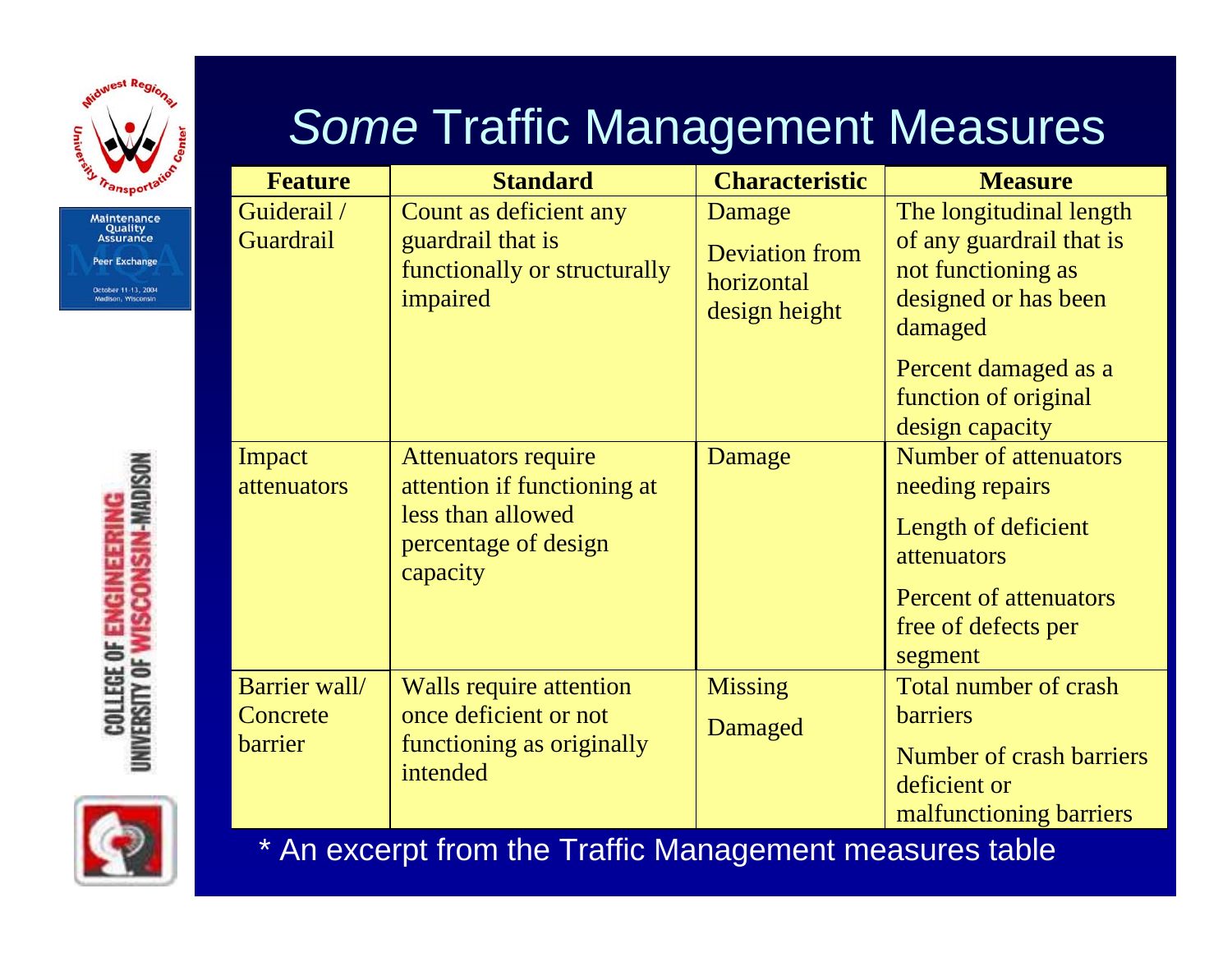

Maintenance **Ouality** ssurance er Exchange Aadison, Wisconsi

**M-MADISON** 

 $\bullet$ 

**e** 

# Evolution Since Scottsdale

*Good News: Lots of progress since Scottsdale meeting in 2000*

- But, there is no consensus on "common measures".
- $\bullet$ The "commonly recognized measures" identified at Scottsdale are now considered "features".
- $\bullet$ Maintenance categories - groups of features or characteristics – have evolved. These groups relate to maintenance budgeting.
	- Concepts of features, standards, measures, thresholds, and targets have evolved.



**COLLEGE OF ENGI** 

**IVERSITY OF**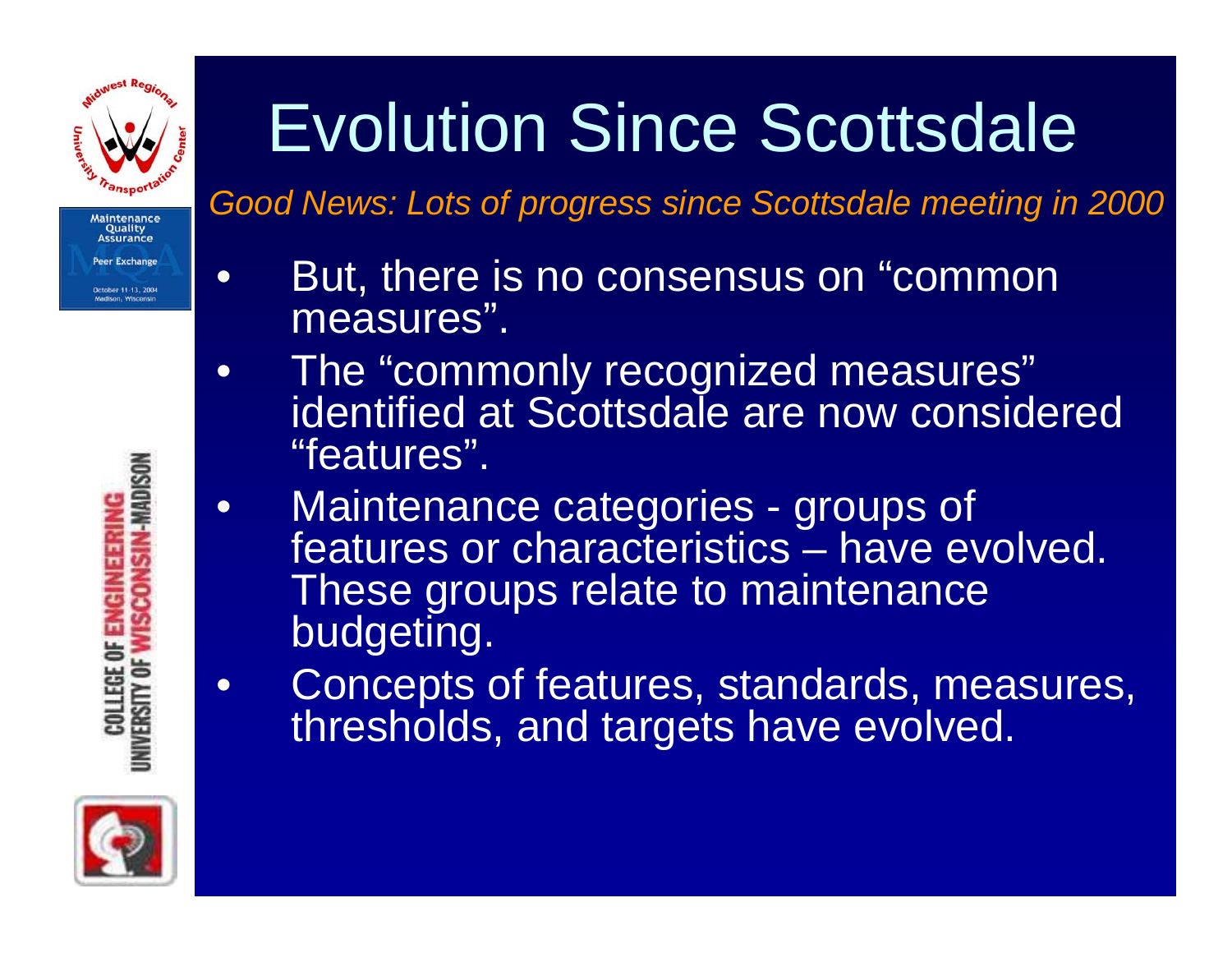

•

## Next Steps

- Adopt consistent terminology to facilitate the development of MQA programs and concepts.
- •Need to expand upon the comprehensive list of measures, and to develop a consensus on "common measures".
- •Need to agree on common standards as first step toward common measures.
- •Need to develop concepts of thresholds and targets.
	- –Threshold
		- The threshold tells the MQA official the current state of maintenance at a system wide level. This is achieved by binning or categorizing segments based on their amount of deficiency.
	- Target
		- The target identifies the level or amount of allowable/acceptable backlog system wide. The target represents the expected threshold level that is attainable on a system wide basis given the available budget.